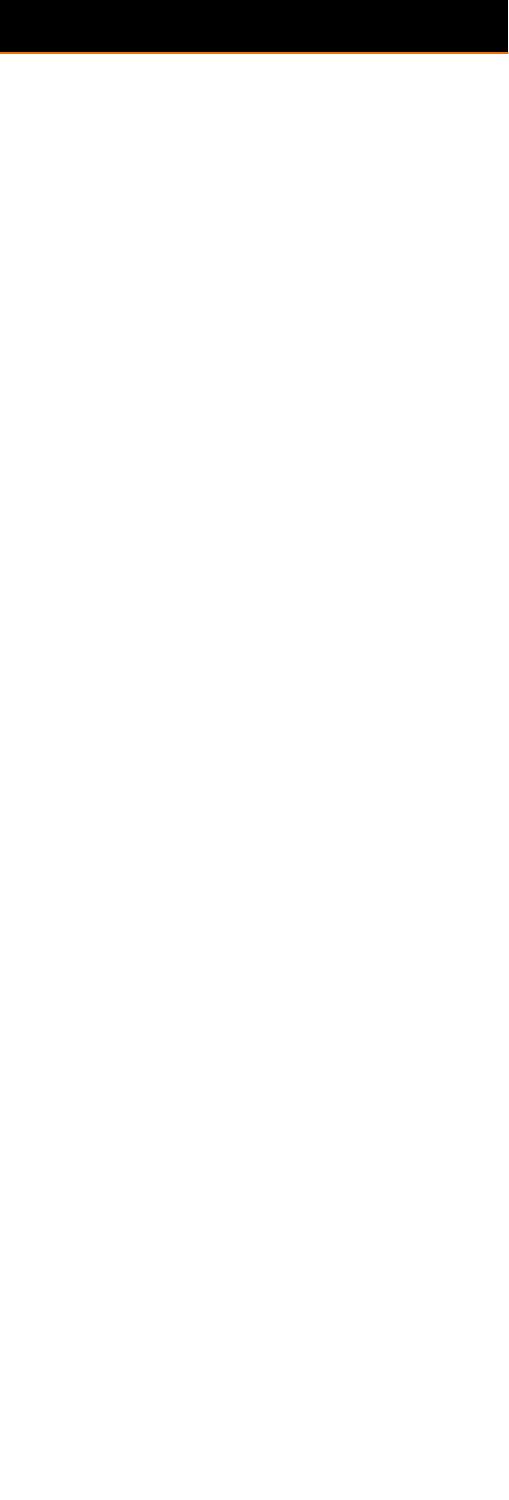| <b>About this Document</b>         | 4  |
|------------------------------------|----|
|                                    |    |
|                                    |    |
| <b>Symbols and keywords</b>        | 5  |
| <b>Safety instructions</b>         | 5  |
|                                    |    |
| <b>Obligations of the operator</b> | 6  |
|                                    |    |
|                                    |    |
|                                    |    |
| <b>Safety during use</b>           | 6  |
| <b>Disposal</b>                    | 6  |
| <b>Findenser Description</b>       | 7  |
|                                    |    |
|                                    |    |
| Variants                           | 7  |
| <b>Start-Up</b>                    | 8  |
| <b>Operation</b>                   | 9  |
| <b>Cleaning and Maintenance</b>    | 10 |
| <b>Maintenance</b>                 | 11 |
| <b>Troubleshooting</b>             | 11 |
| <b>Assembly</b>                    | 11 |
| <b>Disassembly and Storage</b>     | 12 |
|                                    |    |
| Transportation and storage  12     |    |
| <b>Scope of delivery</b>           | 12 |
| <b>Accessories</b>                 | 12 |
| <b>Attachments</b>                 | 13 |
|                                    |    |
| Technical data Findenser Mini  13  |    |
| <b>Service</b>                     | 13 |
|                                    |    |
| Heidolph Instruments Germany  13   |    |
| Warranty                           | 14 |

**Contents**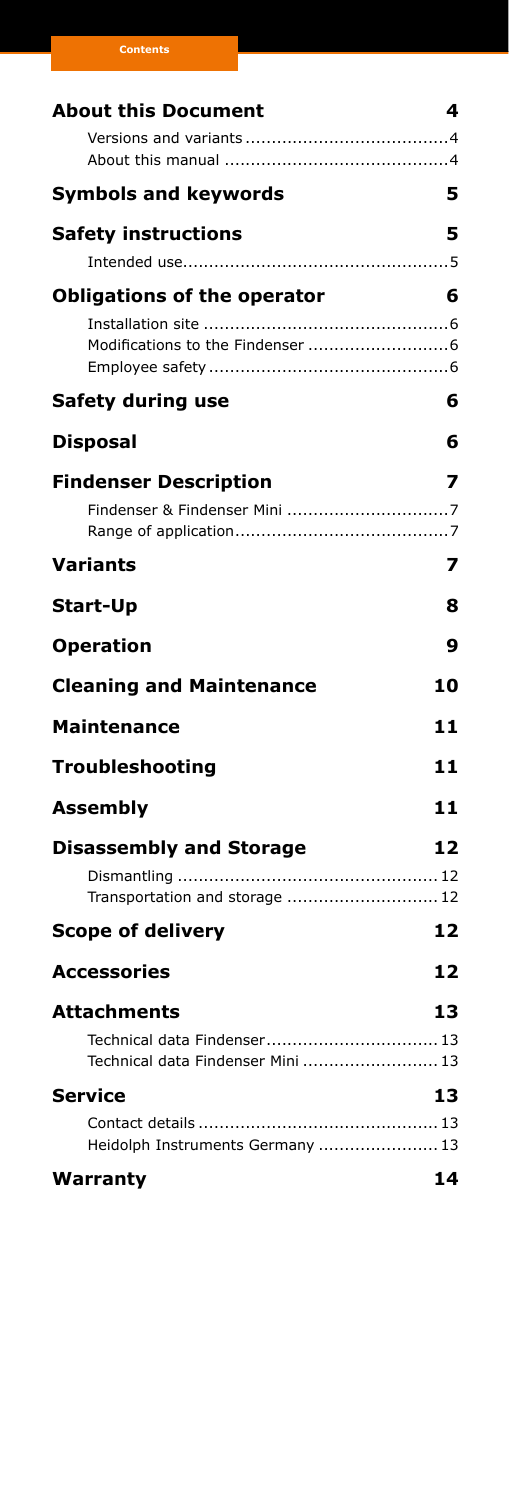### <span id="page-3-0"></span>**Copyright**

This operating manual is protected by copyright and is exclusively intended for the internal use of the purchaser.

li

Handing over this operating manual to third parties, reproducing it in any type or form –in part or in full – and utilizing and/or communicating its contents is prohibited without prior written approval from the manufacturer.

Any violations will result in an obligation to provide compensation for damages. Other claims remain unaffected.

# **Versions and variants Versions and variants**

### **Version**

This manual describes the function, operation and maintenance of the Findenser.

| Version | <b>Alteration date</b> |
|---------|------------------------|
|         | 07/2019                |

### **Variants**

The Findenser is available in different variants. Certain features or functions are only available in specific product variants. These variants are described in this operating manual.

## **About this manual About this manual**

This operating manual is an integral part of the Findenser described here.

| $\rightarrow$ Carefully read through this operating manual<br>and observe all of the safety instructions and<br>warnings notices.    |  |
|--------------------------------------------------------------------------------------------------------------------------------------|--|
| Ensure that every user has carefully read the<br>$\rightarrow$<br>operating manual before using the Findenser for<br>the first time. |  |
| $\rightarrow$ Store this operating manual so that it is acces-<br>sible to all users at all times.                                   |  |
| $\rightarrow$ Pass the operating manual on to any subsequent<br>owner                                                                |  |
| The current version of this operating manual can also<br>be found at:                                                                |  |
| https://heidolph-instruments.com/en/service/<br>downloads/operation-manuals/Magnetic Stirrers/<br>Findenser                          |  |
|                                                                                                                                      |  |

In addition, also observe the local regulations at the installation site.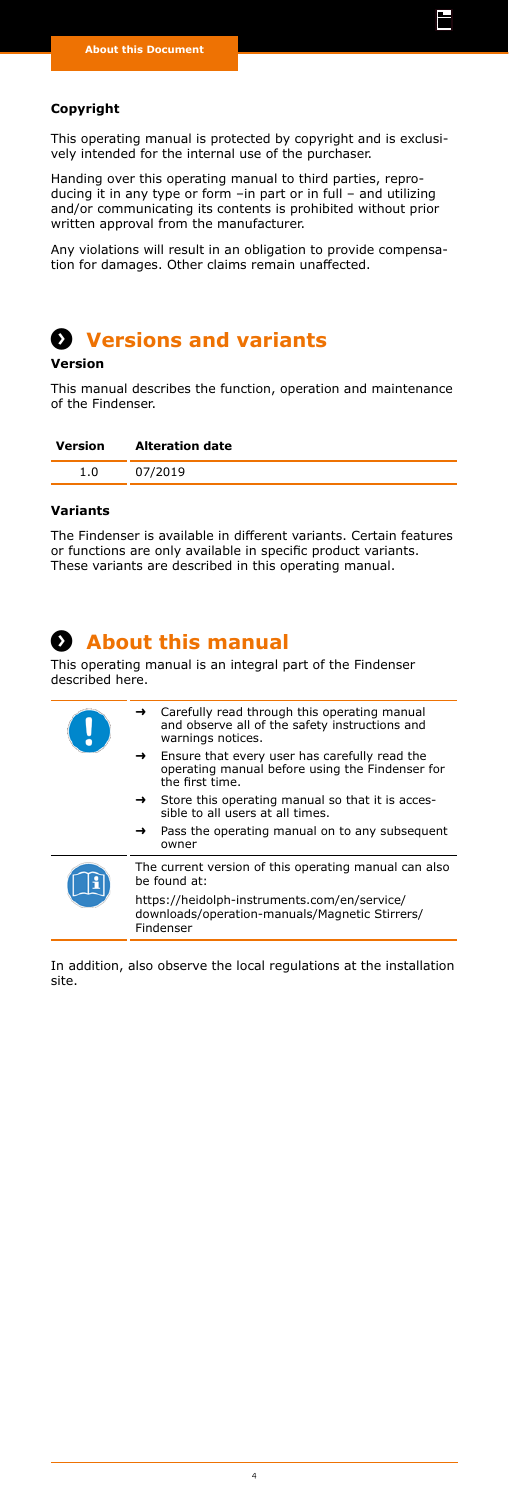

# <span id="page-4-0"></span>**Symbols and keywords Symbols and keywords**

Standardized symbols and signal words are used in this operating manual to warn against any dangers and provide important instructions. These instructions must be strictly observed to avoid accidents and damage.

The following terms and basic symbols are used:

| Symbol                 | Additional signal words / explanation                                                                                                                                      |
|------------------------|----------------------------------------------------------------------------------------------------------------------------------------------------------------------------|
| Warning<br>signs       | The yellow triangle indicates hazardous situations.<br>It is used in combination with the following signal<br>words:                                                       |
|                        | <b>DANGER:</b><br>Indicates a hazardous situation which, if not avoided,<br>will result in serious injury or death.                                                        |
|                        | <b>WARNING:</b><br>Indicates a hazardous situation which, if not avoided,<br>may result in serious injury or death.                                                        |
|                        | <b>CAUTION:</b><br>Indicates a hazardous situation which, if not avoided,<br>may result in property damage and minor or<br>moderate injury.                                |
| Prohibi-<br>tory signs | Prohibited:<br>The red circle indicates a situation that should be<br>avoided under all circumstances and which, if not<br>avoided, may result in serious injury or death. |
| Mandato-<br>ry signs   | Must be observed:<br>The blue circle indicates important information.<br>Please observe this information to avoid any property<br>damage.                                  |

### **Other symbols used:**

| Symbol         | <b>Description</b>                    |
|----------------|---------------------------------------|
|                | Handling instruction, action required |
| ✓              | Result of action                      |
| ٠<br>٠<br>٠    | List of information                   |
| a.<br>b.<br>c. | List of variants                      |

## **Safety instructions General safety instructions**

The Findenser has been manufactured according to state-ofthe-art technology and in compliance with recognized safety regulations. However, risks may still arise during installation, operation and maintenance.

Please ensure that the operating manual is available at all times.

### **The Findenser may only be used under the following conditions:**

- → Only operate the Findenser if it is in a technically perfect condition.
- → Only operate the Findenser in accordance with the instructions given in this operating manual.
- → If any information is ambiguous or missing, ask your superior or contact the manufacturer.
- ➜ Only use the Findenser in accordance with its intended use.

### **Intended use**

The Findenser may only be operated by authorized personnel. The Findenser may only be operated in combination with a magnetic stirrer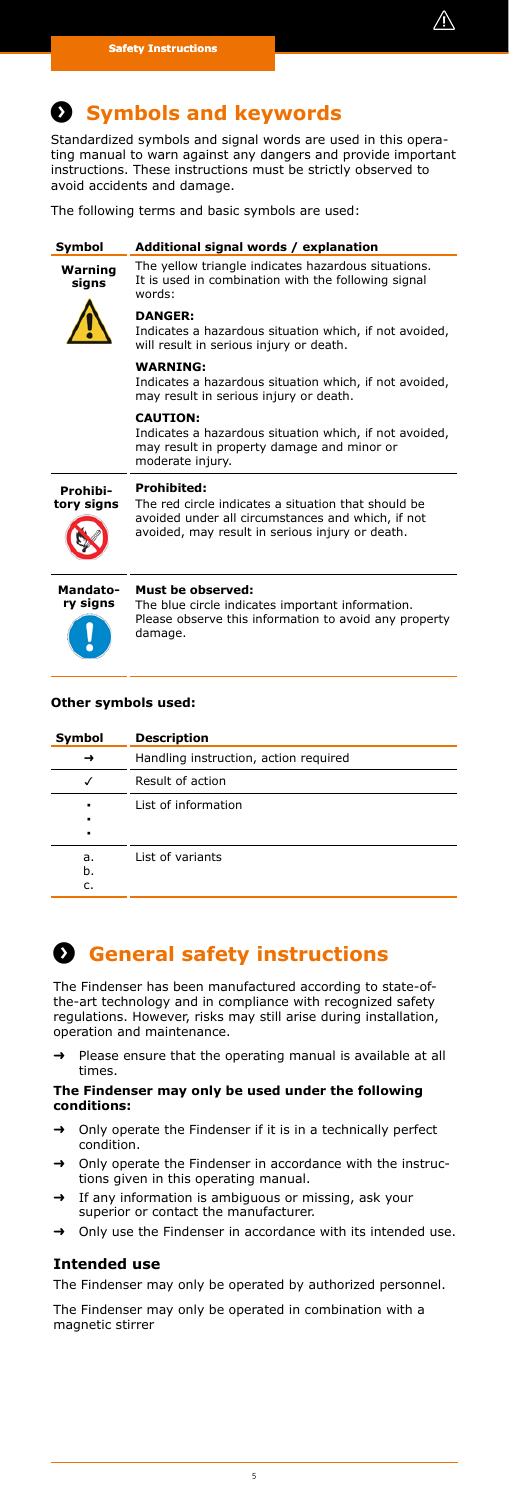

<span id="page-5-0"></span>

| The Findenser is suitable for<br>the following uses: | • Reflux cooling                |
|------------------------------------------------------|---------------------------------|
| The Findenser may be                                 | • Chemistry                     |
| operated in research                                 | • Pharmacy                      |
| laboratories, other                                  | • Biology                       |
| laboratories and production                          | · Environmental analytics       |
| facilities in the following                          | · Basic research                |
| sectors:                                             | · Similar research laboratories |

### **Uninteded use/Reasonable foreseeable misuse**

Any use which deviates from the Findenser's intended use is considered to be improper. The manufacturer is not liable for damage that occurs as a result. The risk is borne by the operator alone.

When used in medical and food sectors the operator alone is responsible for compliance with the applicable regulations and standards.

## $\Omega$  **Obligations of the operator**

#### **Installation site**

- **▪** Ensure that the Findenser and all of its components are easily accessible at all times.
- The Findenser is designed for indoor use only.
- If the Findenser is operated in corrosive atmospheres, the service life of the Findenser will decrease based on the concentration, duration and frequency of the exposure to the corrosive atmosphere e.g. concentrated hydrochloric acid (HCL).

#### **Modifications to the Findenser**

- It is not permitted to make any unauthorised modifications or changes to the Findenser.
- **▪** The manufacturer is not liable for any damage, dangers or injuries that result from unauthorized modifications and changes or due to the non-observance of the instructions in this manual.

### **Employee safety**

- ➜ Observe the following instructions to avoid any personal injuries and property damage:
- **Laboratory regulations**
- **Accident prevention regulations**
- **▪** Hazardous Substance Act
- Other generally accepted occupational health and safety regulations
- **▪** Local regulations

### **Safety during use Safety during use**

- ➜ Observe the instructions and safety information given in the Safety Instructions chapter of this manual
- ➜ Eliminate errors immediately.
- ➜ Do not use abrasive material to clean the surface. Only wipe with damp cloth.

# **Disposal Disposal**



- ➜ Check the Findenser components for hazardous substances and solvents.
- ➜ Clean all components before disposal.
	- ➜ Dispose of the Findenser in accordance with the relevant national regulations.
- → Dispose of the packaging material in<br>accordance with the appropriate national regulations.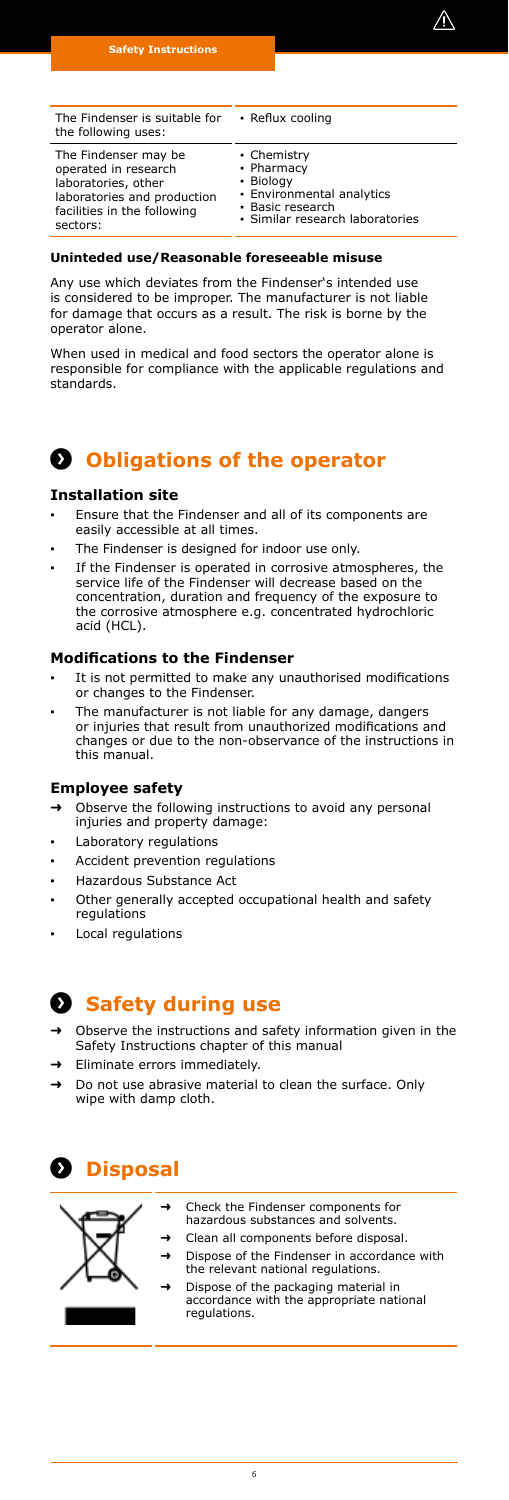## <span id="page-6-0"></span> $P$  Findenser overview

**Findenser & Findenser Mini**



### **Range of application**

The Findenser replaces the need for water-cooled condensers in almost all common chemistry applications. The suitability must be examined by the user for every individual case.

## **Variants Variants**

There are two variants available:

### **▪ Findenser**

**▪** Maximum flask size 2 litres, maximum solvent volume 1 litre

### **▪ Findenser Mini**

Maximum flask size 250 ml, maximum solvent volume 125 ml.

#### **Special features**

#### **▪ Patented design**

- **▪** Sealed assembly
- Optimised internal and external surface areas
- **▪** Encapsulated thermofluid, for maximised thermal conductivity and heat transfer

### **▪ Finned aluminium jacket**

- **▪** Excellent thermal conductivity
- **High performance air cooling**
- **▪** Chemically resistant anodised surface
- **▪** Anti-roll design with contoured edges to prevent damage to aluminium fins and prevent rolling when being stored

### **▪ Easy clamping**

- Can be held with conventional laboratory clamps
- **▪ Ground glass sockets**
	- **▪** Accepts all standard tapered cones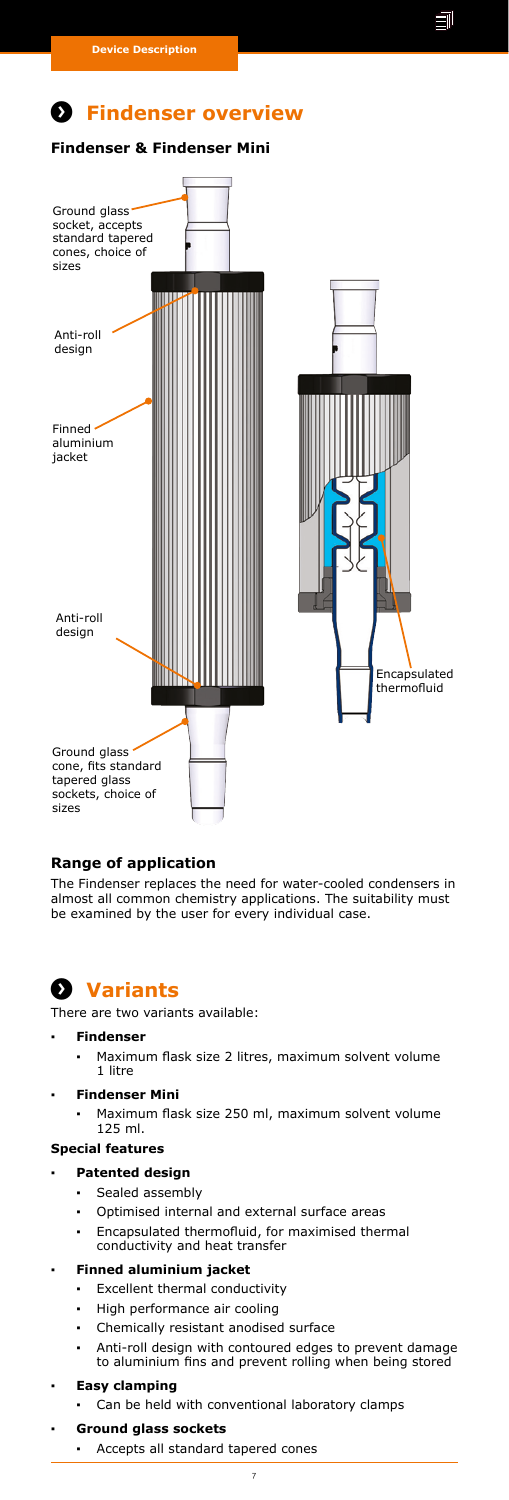#### <span id="page-7-0"></span>**▪ Ground glass cones**

- **▪** Findenser available with B19, B24 or B29 cone
- **▪** Findenser Mini available with B14, B19 or B24 cone
- Fit all equivalent standard tapered glass sockets



### **8** Setting up Findenser

Please observe all instructions, notes and warnings given in this section while setting up the Findenser.



Label all points where surface temperatures above 50 °C can be reached, using the legally required warnig signs.



Findenser may be used with a wide range of reaction vessels (round bottomed, pear shaped or florentine).

- ➜ Select your hotplate and site on a level surface in your fumehood, ensuring there is adequate working space around it. It is important to maximise airflow around Findenser to allow heat transfer from the fins via air convection.
- If applicable, select an appropriate heating block for your application and position it on the hotplate stirrer.
- Put the vessel into the heating block or position it on the hotplate stirrer.
- Once in the heating block the vessel must be securely clamped around the central neck and attached to a support framework.
- Add all reaction contents and magnetic stirrer bar to the flask.



Fix the clamp with the aid of a boss to a retort stand or rigid framework, then position the jaws around the Findenser body and tighten.





#### **Caution: Risk of leakage**

Failure to check that the joint between the vessel and Findenser is properly seated and aligned may result in loss of solvent during the reaction process. Ensure that the inner surface of the socket on the vessel and the outer surface of the cone on the Findenser are clean and free of any dirt or chemical residue.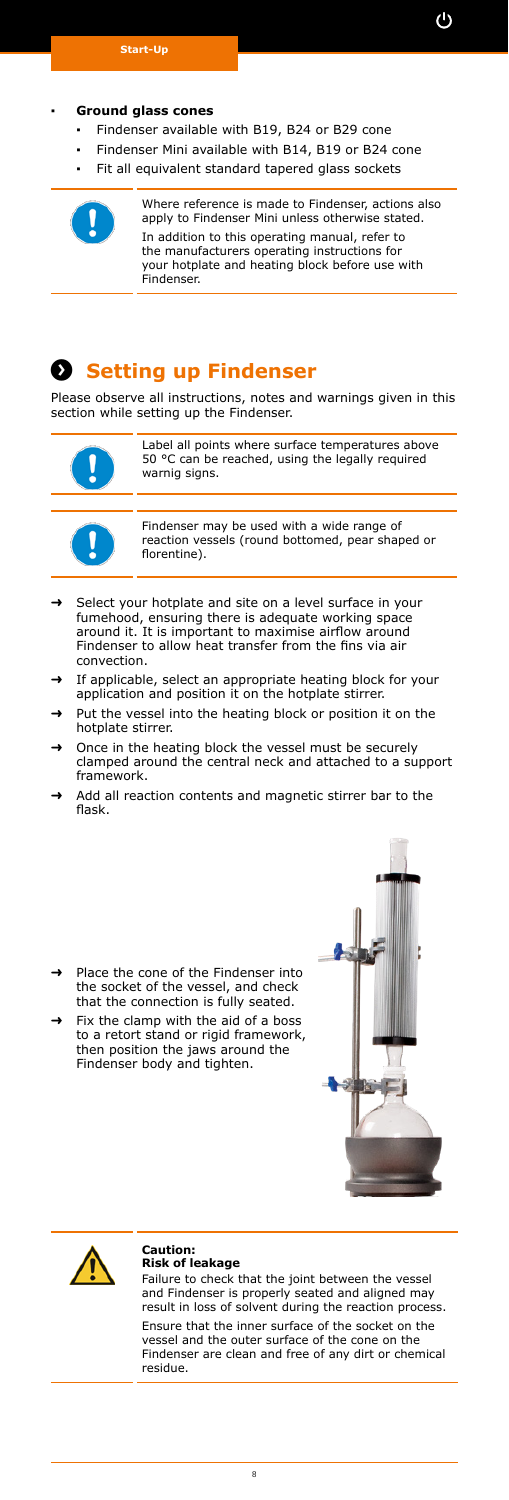<span id="page-8-0"></span>

## **Caution: Risk of breakage**

Failure to check that the joint between the vessel and Findenser is properly seated and aligned may result in the glass cracking in either the flask or the Findenser.

Check the alignment of the vessel and Findenser assembly, this should be completely vertical. The assembly must not be subjected to any mechanical stress.



Only use clamps suitable for a diameter up to 85 mm. Other clamps may be used but care should be taken that the jaws of the clamp have a suitable liner (cork or plastic). Failure to observe this will result in damage to the Findenser surface.

For optimum stability, the clamp should be positioned on the upper half of the Findenser body.



#### **Caution: Risk of deformation**

Excessive tightening of the clamp on the Findenser aluminium body may result in damage to the fins of the Findenser.

Clamp the Findenser without the use of tools or keys.

- ➜ Make sure that the assembly is completely vertical and stable, and check that the all connections are fully seated. Additional glassware such as a dropping funnel, may now
- be attached to the side arms if a multi-neck vessel is being used.
- If an inert gas is required, this should be added through the top joint of the Findenser with the use of a suitable right angled adapter and oil bubbler.

# **Operation Operation**

Please observe all instructions, notes and warnings given in this section while using the Findenser.

| Always refer to the manufacturers operating<br>instructions for your hotplate and heating block<br>before use with Findenser.                                                    |
|----------------------------------------------------------------------------------------------------------------------------------------------------------------------------------|
| Operate only in a fumehood with protective safety<br>sash.                                                                                                                       |
|                                                                                                                                                                                  |
| Use of Findenser in ambient temperatures greater<br>than 24°C or in the following conditions may lead to<br>reduced performance:                                                 |
| extremely low boiling point solvents such as ether<br>where volumes are greater than 100 ml<br>• heating is more than 10°C above the boiling point                               |
|                                                                                                                                                                                  |
| Findenser is resistant to the majority of solvents<br>and splash-resistant to dilute acids and alkalis at<br>room temperature.                                                   |
| Extended exposure to acids or alkalis will attack the<br>surface of the Findenser. It is important to clean off<br>any residual chemical spills immediately after they<br>occur. |
|                                                                                                                                                                                  |

- ➜ Once heating has started it is important to regularly monitor the reactor set up to ensure that excessive heat is not being applied.
- ➜ If boiling of solvent, or refluxing appears vigorous, then the temperature of the hotplate controller must be turned down.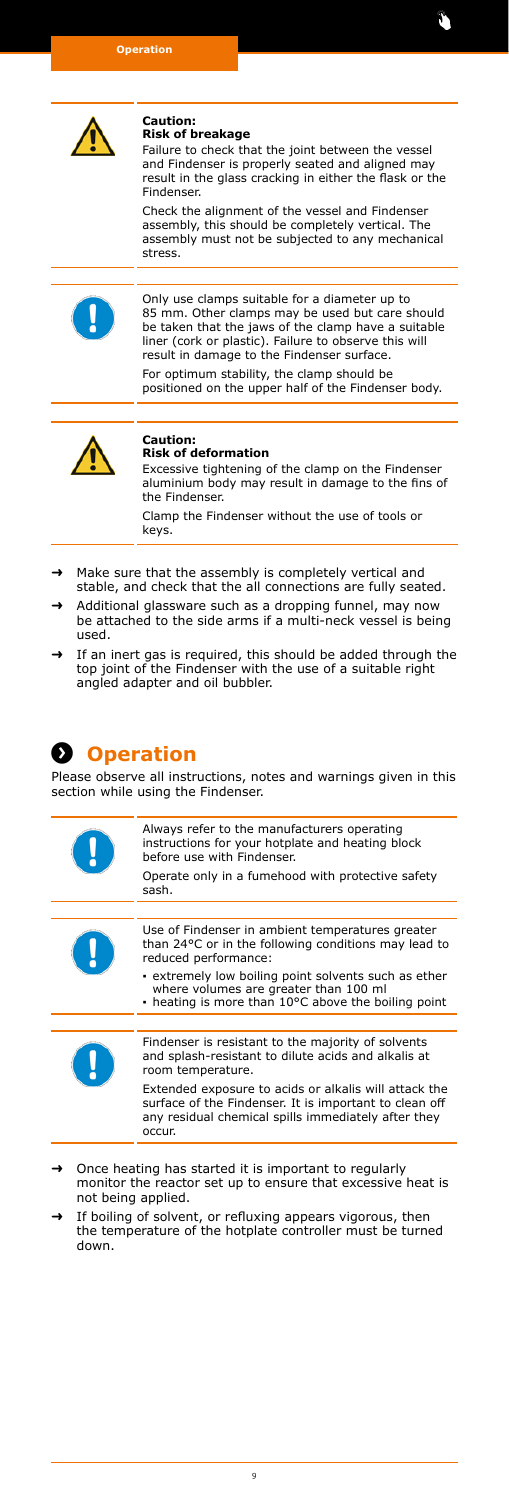<span id="page-9-0"></span>

#### **Caution: Risk of damage to the Findenser**

The processing of solvents with a boling point above 155 °C may result in damage to the Findenser.

Findenser can only be used with the full range of organic solvents, with boiling points up to 155 °C.

ਿੰ \$,

- ➜ If using a heating block, care should be taken to optimise the heating performance. Refer to operating instructions for your heating block.
- If attempting to work under reflux conditions it is usually necessary to set the hotplate stirrer to a temperature above the boiling point of the solvent in use. Care should be taken to minimise this temperature, such that a gentle reflux is achieved. This would typically be 5 °C to 10 °C above boiling point of the solvent in use. Failure to observe this will result in excessive heating, resulting in vigorous refluxing and a loss of solvent from the reaction mixture.



### **Caution:**

### **Risk of damage to the Findenser**

There is a risk of escaping of solvent vapor in overloading conditions.

- Please observe the following limits:
- **▪ Findenser** is designed to be used with flasks up to 2 litres and a maximum solvent volume of
- 1 litre. **▪ Findenser Mini** is designed to be used with flasks up to 250 ml and a maximum solvent volume of 125 ml.

➜ Once the reaction has finished, the heat source should be switched off and the system allowed to cool to ambient temperature.



## **Warning Risk of burning**

There is a risk of accidental burns caused by coming into contact with hot surfaces.

The Findenser can get very hot during operation. Avoid skin contact and allow the Findenser to cool to ambient before dismantling.



Please observe all instructions, notes and warnings given in this section while setting up the Findenser.

- ➜ Before cleaning, allow the Findenser to cool to ambient temperature and dismantle the assembly as described in section Disassembly and Storage.
- Flush the internal glass surfaces with a suitable cleaning solvent such as acetone. This is best achieved with a wash bottle.
- External exposed glass surfaces may also be cleaned with a suitable solvent.



#### **Warning: Risk of injury**

Cleaning solution may cause skin and eye irritation. Use requiered personal protective equipment and observe the applicable general and safety instructions of the manufacturer.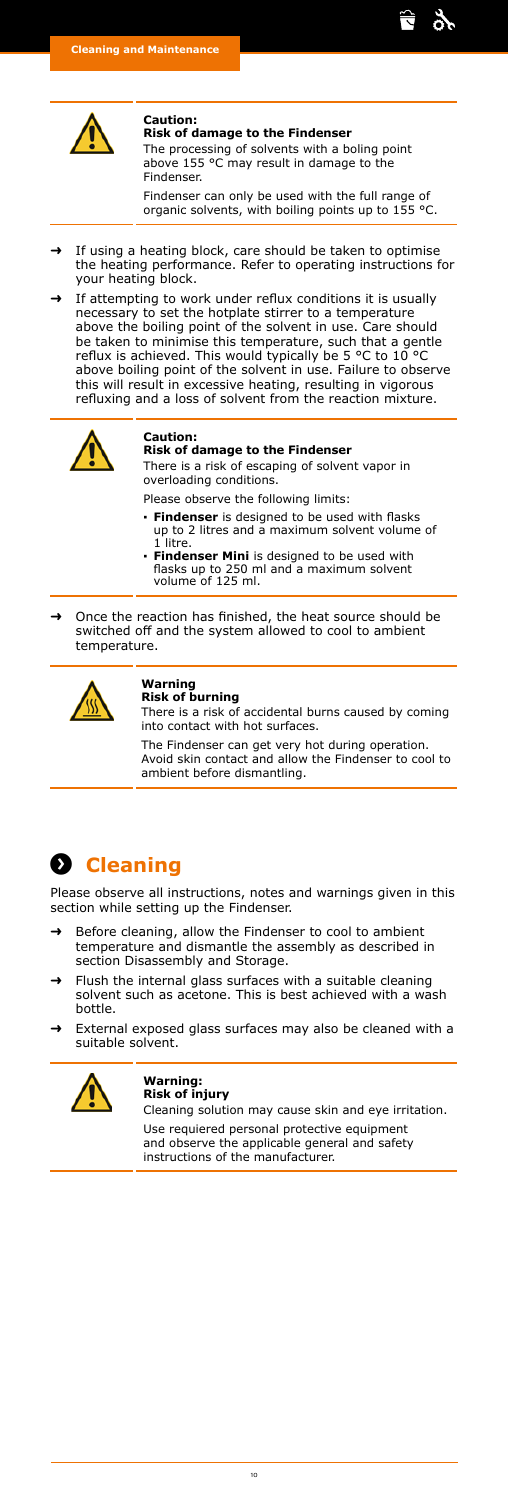<span id="page-10-0"></span>

#### **Caution: Risk of environmental damage**

Cleaning solution may cause environmental damage.

Always use cleaning solution with due care. Allow washing solvent to drain into a suitable receptacle. Spilled chemicals and solvents must be removed immediately.

ती  $\frac{1}{2}$ 

- Wash the whole Findenser assembly in warm soapy water, using a soft brush to clean fins.
- ➜ Rinse with warm water both internally and externally. ➜ Allow to air dry.
- 
- → Findenser may be dried in an oven provided the over temperature does not exceed 60 °C.



### **Caution:**

### **Risk of failure of the product**

Drying of Findenser in a vacuum oven, or at temperatures exceeding 60 ˚C may result in damage to internal components and lead to failure.

**▪** If necessary, Findenser may be cleaned in a dishwasher. However care must be taken to limit the temperature of the wash cycle to50 °C.



## **Caution: Risk of failure of the product**

Cleaning of Findenser in a dishwasher above 50 ˚C may result in damage to internal components and failure of the product.



Continual exposure to dishwasher cleaning at 50 ˚C or below may result in the discolouration of the surface finish of the metal component. This will not affect the performance of the product.



### **Caution:**

**Risk of failure of the product** Findenser is not suitable for cleaning in an autoclave, this will result in damage to internal components and failure of the product.



The Findenser is maintenance-free.

# $\Omega$  Troubleshooting

If you experience a malfunction which can not be resolved, please contact your authorized Heidolph Instruments distributor immediately.



For detailed information on how to mount the Findenser, see chapter Setting up Findenser.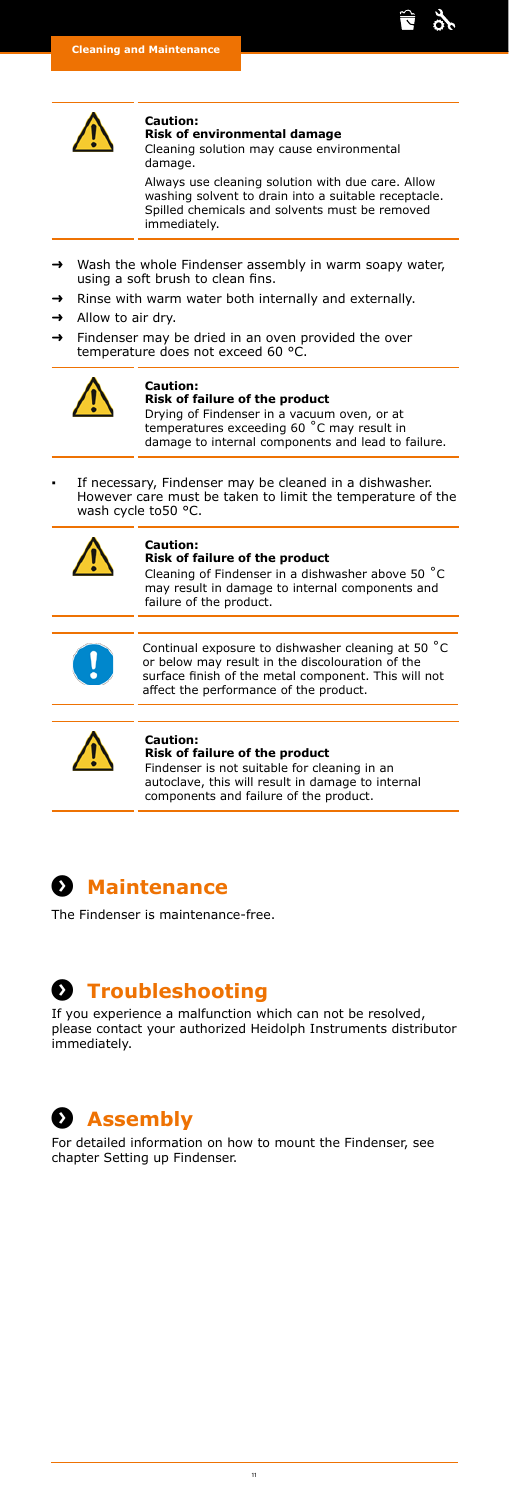### <span id="page-11-0"></span>**Dismantling, transportation and storage**

### **Dismantling**



### **Warning: Risk of scalding!**

Hot surfaces and fluids may result in scalding. Ensure that all parts have cooled down to room temperature prior to dismantling Ŧ

- The magnetic stirrer is switched off.
- ➜ Loosen the clamp on the Findenser body.
- ➜ Gently lift the Findenser vertically upwards to separate the joint between the Findenser and flask. A careful twisting motion may help to separate the joint.
- The Findenser may now be fully removed and rested on a level surface.

### **Transportation and storage**

- Store and transport the Findenser in the original packing material or alternatively in an adequate container to prevent damage.
- Seal the package carefully against unauthorized or accidental opening.
- Store the Findenser in a dry and frost-free place.



Improper storage and transportation may result in damages to the Findenser. Avoid any kind of shocks during transportation.

### **Scope of delivery Scope of delivery**

### **Air condenser for Magnetic Stirrer**

| Component                                       | <b>Product number</b> |
|-------------------------------------------------|-----------------------|
| Findenser B24 Cone, B24 Socket - 400 mm         | 505-81700-00-0        |
| Findenser B29 Cone, B24 Socket - 400 mm         | 505-81710-00-0        |
| Findenser B19 Cone, B19 Socket - 400 mm         | 505-81720-00-0        |
| Findenser Mini B24 Cone, B24 Socket -<br>275 mm | 505-81800-00-0        |
| Findenser Mini B19 Cone, B19 Socket -<br>275 mm | 505-81810-00-0        |
| Findenser Mini B14 Cone, B14 Socket -<br>275 mm | 505-81820-00-0        |
| Operating manual English / German               | 01-005-006-04-0       |



| Component                                                                             | <b>Product number</b> |
|---------------------------------------------------------------------------------------|-----------------------|
| Findenser attachment kit<br>(stay bar, $2 \times$ boss head, $2 \times$ retort clamp) | 11-300-008-23-0       |

Additional accessories are shown in the general catalog or on our website at www.heidolph-instruments.com.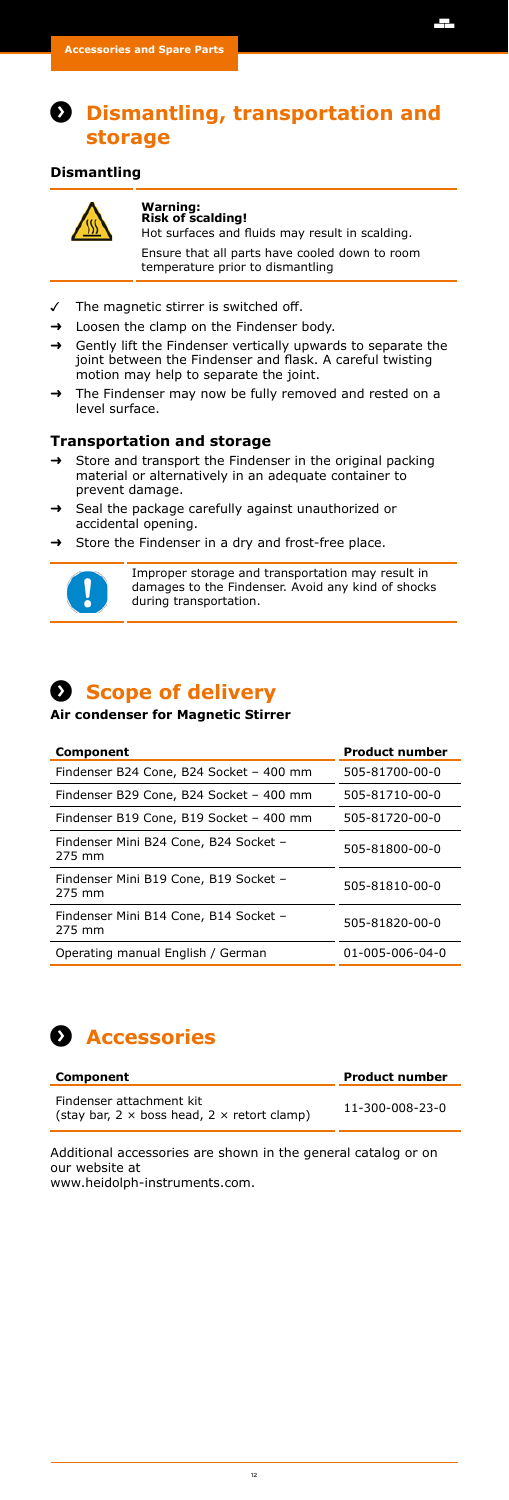# <span id="page-12-0"></span>**A** Technical data

### **Technical data Findenser**

| Length $\times$ Diameter | 400 mm $\times$ 72 mm |
|--------------------------|-----------------------|
| Joints                   | B19, B24, B29         |
| Weight                   | 1200 g                |
| Inner or wetted parts    | Borosilicate glass    |
| Finned jacket            | Anodised aluminium    |
| Plug & Seal              | Acetal & HT Silicone  |
| Thermofluid              | Water                 |
| Max solvent bpt          | 155 °C                |
| Oven drying              | Max Temp. 60 °C       |
| Dishwasher               | Max Temp. 50 °C       |
| Autoclaving              | Do Not Autoclave      |
| Ambient operating temp.  | 0 °C to 24 °C         |

### **Technical data Findenser Mini**

| Length $\times$ Diameter | $275$ mm $\times$ 72 mm |
|--------------------------|-------------------------|
| Joints                   | B14, B19, B24           |
| Weight                   | 670 g                   |
| Inner or wetted parts    | Borosilicate glass      |
| Finned jacket            | Anodised aluminium      |
| Plug & Seal              | Acetal & HT Silicone    |
| Thermofluid              | Water                   |
| Max solvent bpt          | 155 °C                  |
| Oven drying              | Max Temp. 60 °C         |
| Dishwasher               | Max Temp. 50 °C         |
| Autoclaving              | Do Not Autoclave        |
| Ambient operating temp.  | 0 °C to 24 °C           |

# **Service Contact / Technical Service**

If any aspect of installation, operation or maintenance remains unanswered in the present manual, please get in touch with the following address.

### **Contact details**



### **Heidolph Instruments Germany**

Heidolph Instruments GmbH & Co. KG Technical Service Walpersdorfer Str. 12 D-91126 Schwabach / Germany

Tel.: +49 – 9122 - 9920-74 Fax: +49 – 9122 - 9920-84

E-Mail: service@heidolph.de www.heidolph.com

**Heidolph Instruments North America** 

Phone: 1-866-650-9604 E-mail: service@heidolph.com www.heidolphNA.com

**Heidolph Instruments United Kingdom**

Phone: 01799 - 5133-20 E-mail: service@radleys.co.uk www.heidolph-instruments.co.uk

### **All other countries**

You will find contact details of your local Heidolph distributor at www.heidolph.com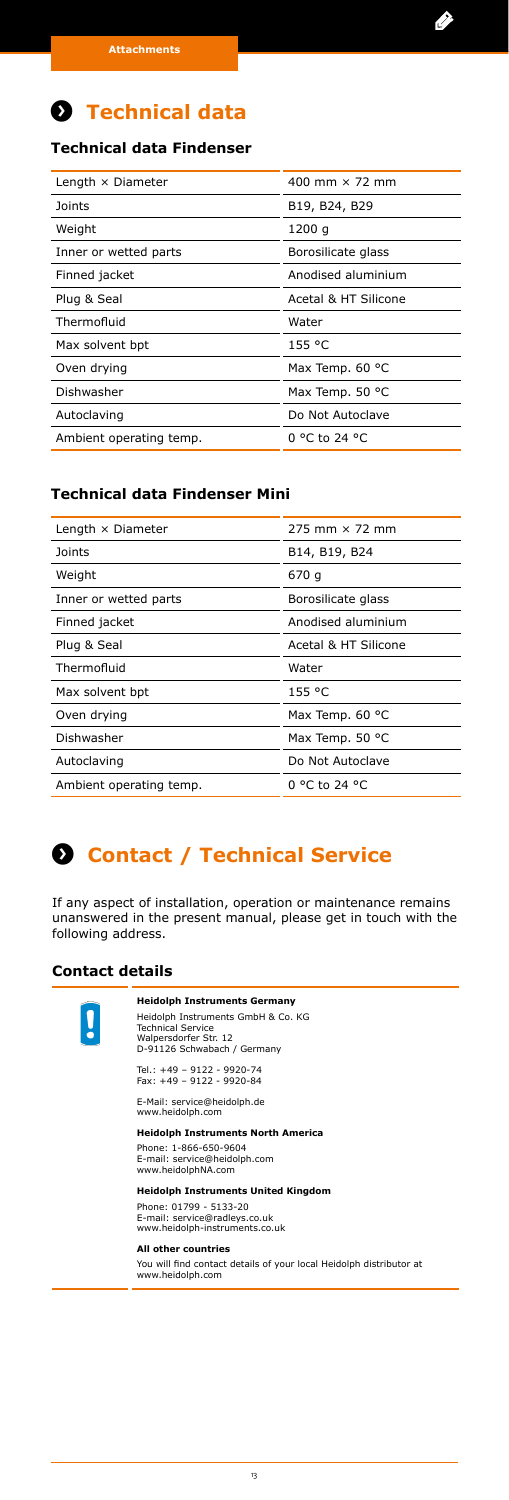<span id="page-13-0"></span>

### **Warranty Warranty**



Heidolph Instruments provides a 3 year warranty for the products described here (excluding glass and wearing parts) if you register using the

X

warranty card enclosed or online (www.heidolph.com). The warranty period begins with the date of purchase. The serial number is also valid without registration.

This warranty covers material and manufacturing defects.

In the event of a material or manufacturing defect, the Findenser shall be replaced free of charge under the terms of the warranty.

Heidolph Instruments shall not assume liability for any damage incurred as a result of improper handling or transport.

Warranty claim?

➜ Please notify Heidolph Instruments or your local Heidolph distributor if you wish to make a warranty claim.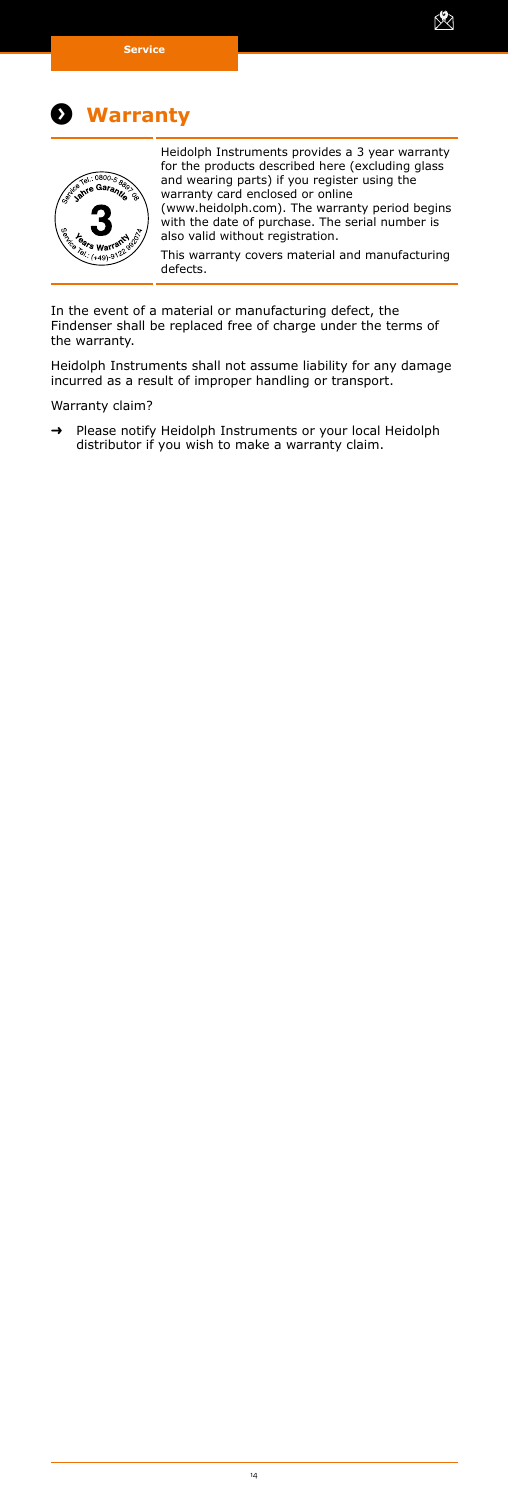| Versionen und Varianten  16<br>Symbole und Signalwörter<br>17<br>Sicherheitshinweise<br>Bestimmungsgemäße Verwendung 17<br><b>Pflichten des Betreibers</b><br>Sicherheit des Personals  18<br>Sicherheit während der Benutzung<br><b>Entsorgung</b><br><b>Beschreibung</b><br>19<br>Findenser & Findenser Mini  19<br><b>Varianten</b><br><b>Inbetriebnahme</b><br><b>Bedienung</b><br><b>Reinigung und Wartung</b><br>23<br><b>Wartung</b><br><b>Fehlerbehandlung</b><br>23<br>23<br><b>Montage</b><br>Demontage und Lagerung<br>Lieferumfang<br>Zubehör<br>Anhang<br>Technische Daten Findenser  25<br>Technische Daten Findenser Mini 25<br><b>Service</b><br>25<br>Unsere Kontaktdaten Deutschland, Österreich, | Zu diesem Dokument | 16 |
|---------------------------------------------------------------------------------------------------------------------------------------------------------------------------------------------------------------------------------------------------------------------------------------------------------------------------------------------------------------------------------------------------------------------------------------------------------------------------------------------------------------------------------------------------------------------------------------------------------------------------------------------------------------------------------------------------------------------|--------------------|----|
|                                                                                                                                                                                                                                                                                                                                                                                                                                                                                                                                                                                                                                                                                                                     |                    |    |
|                                                                                                                                                                                                                                                                                                                                                                                                                                                                                                                                                                                                                                                                                                                     |                    |    |
|                                                                                                                                                                                                                                                                                                                                                                                                                                                                                                                                                                                                                                                                                                                     |                    |    |
|                                                                                                                                                                                                                                                                                                                                                                                                                                                                                                                                                                                                                                                                                                                     |                    | 17 |
|                                                                                                                                                                                                                                                                                                                                                                                                                                                                                                                                                                                                                                                                                                                     |                    |    |
|                                                                                                                                                                                                                                                                                                                                                                                                                                                                                                                                                                                                                                                                                                                     |                    | 18 |
|                                                                                                                                                                                                                                                                                                                                                                                                                                                                                                                                                                                                                                                                                                                     |                    |    |
|                                                                                                                                                                                                                                                                                                                                                                                                                                                                                                                                                                                                                                                                                                                     |                    |    |
|                                                                                                                                                                                                                                                                                                                                                                                                                                                                                                                                                                                                                                                                                                                     |                    | 18 |
|                                                                                                                                                                                                                                                                                                                                                                                                                                                                                                                                                                                                                                                                                                                     |                    | 18 |
|                                                                                                                                                                                                                                                                                                                                                                                                                                                                                                                                                                                                                                                                                                                     |                    |    |
|                                                                                                                                                                                                                                                                                                                                                                                                                                                                                                                                                                                                                                                                                                                     |                    |    |
|                                                                                                                                                                                                                                                                                                                                                                                                                                                                                                                                                                                                                                                                                                                     |                    |    |
|                                                                                                                                                                                                                                                                                                                                                                                                                                                                                                                                                                                                                                                                                                                     |                    | 19 |
|                                                                                                                                                                                                                                                                                                                                                                                                                                                                                                                                                                                                                                                                                                                     |                    | 20 |
|                                                                                                                                                                                                                                                                                                                                                                                                                                                                                                                                                                                                                                                                                                                     |                    | 21 |
|                                                                                                                                                                                                                                                                                                                                                                                                                                                                                                                                                                                                                                                                                                                     |                    | 22 |
|                                                                                                                                                                                                                                                                                                                                                                                                                                                                                                                                                                                                                                                                                                                     |                    |    |
|                                                                                                                                                                                                                                                                                                                                                                                                                                                                                                                                                                                                                                                                                                                     |                    |    |
|                                                                                                                                                                                                                                                                                                                                                                                                                                                                                                                                                                                                                                                                                                                     |                    |    |
|                                                                                                                                                                                                                                                                                                                                                                                                                                                                                                                                                                                                                                                                                                                     |                    | 24 |
|                                                                                                                                                                                                                                                                                                                                                                                                                                                                                                                                                                                                                                                                                                                     |                    |    |
|                                                                                                                                                                                                                                                                                                                                                                                                                                                                                                                                                                                                                                                                                                                     |                    |    |
|                                                                                                                                                                                                                                                                                                                                                                                                                                                                                                                                                                                                                                                                                                                     |                    | 24 |
|                                                                                                                                                                                                                                                                                                                                                                                                                                                                                                                                                                                                                                                                                                                     |                    | 24 |
|                                                                                                                                                                                                                                                                                                                                                                                                                                                                                                                                                                                                                                                                                                                     |                    | 25 |
|                                                                                                                                                                                                                                                                                                                                                                                                                                                                                                                                                                                                                                                                                                                     |                    |    |
|                                                                                                                                                                                                                                                                                                                                                                                                                                                                                                                                                                                                                                                                                                                     |                    |    |
|                                                                                                                                                                                                                                                                                                                                                                                                                                                                                                                                                                                                                                                                                                                     |                    |    |
|                                                                                                                                                                                                                                                                                                                                                                                                                                                                                                                                                                                                                                                                                                                     | Garantieerklärung  | 26 |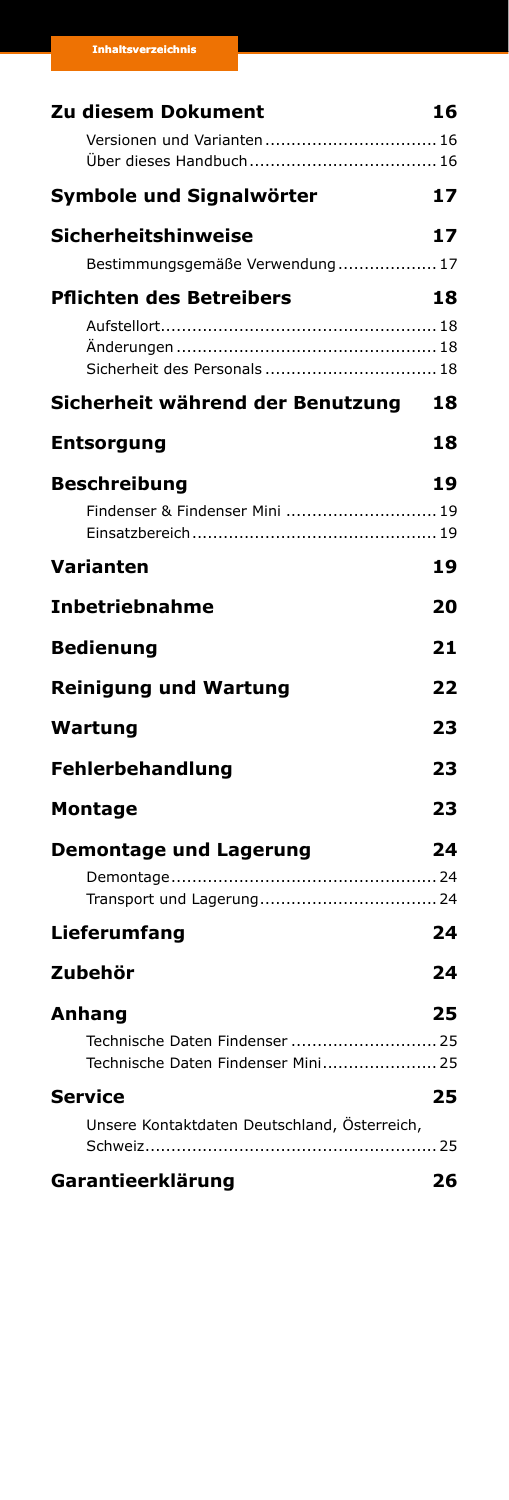#### <span id="page-15-0"></span>**Urheberschutz**

Diese Anleitung ist urheberrechtlich geschützt und ausschließlich für den Käufer zur internen Verwendung bestimmt.

li

Die Überlassung dieser Anleitung an Dritte, Vervielfältigungen in jeglicher Art und Form – auch auszugsweise – sowie die Verwertung und/oder Mitteilung des Inhalts sind ohne schriftliche Genehmigung des Herstellers nicht gestattet.

Zuwiderhandlungen verpflichten zu Schadenersatz. Weitere Ansprüche bleiben vorbehalten.

# $**Q**$  **Version und Varianten**

**Version**

Diese Anleitung beschreibt Funktion, Betrieb und Bedienung des Luftkühlers Typ Findenser.

| Version | Änderungsdatum |
|---------|----------------|
| 1.0     | 07/2019        |

### **Varianten**

Der Findenser ist in verschiedenen Varianten erhältlich. Die Varianten sind in dieser Anleitung beschrieben.

**Über dieses Handbuch Über dieses Handbuch** Diese Betriebsanleitung ist Bestandteil des hier beschriebenen Produkts. ➜ Lesen Sie diese Betriebsanleitung sorgfältig durch und beachten Sie alle Sicherheits- und Warnhinweise.

- ➜ Sorgen Sie dafür, dass jeder Benutzer des Produkts vor Inbetriebnahme die Betriebsanleitung sorgfältig gelesen hat.
- ➜ Bewahren Sie diese Betriebsanleitung so auf, dass sie jederzeit für jeden Benutzer zugänglich ist.
- ➜ Geben Sie diese Betriebsanleitung an den Nachfolge-Besitzer weiter.



Die aktuelle Version dieser Betriebsanleitung finden Sie auch unter: https://heidolph-instruments.com/de/service/ downloads/betriebsanleitungen#Magnetrührer

(Findenser)

Beachten Sie darüber hinaus die örtlichen Bestimmungen am Aufstellort.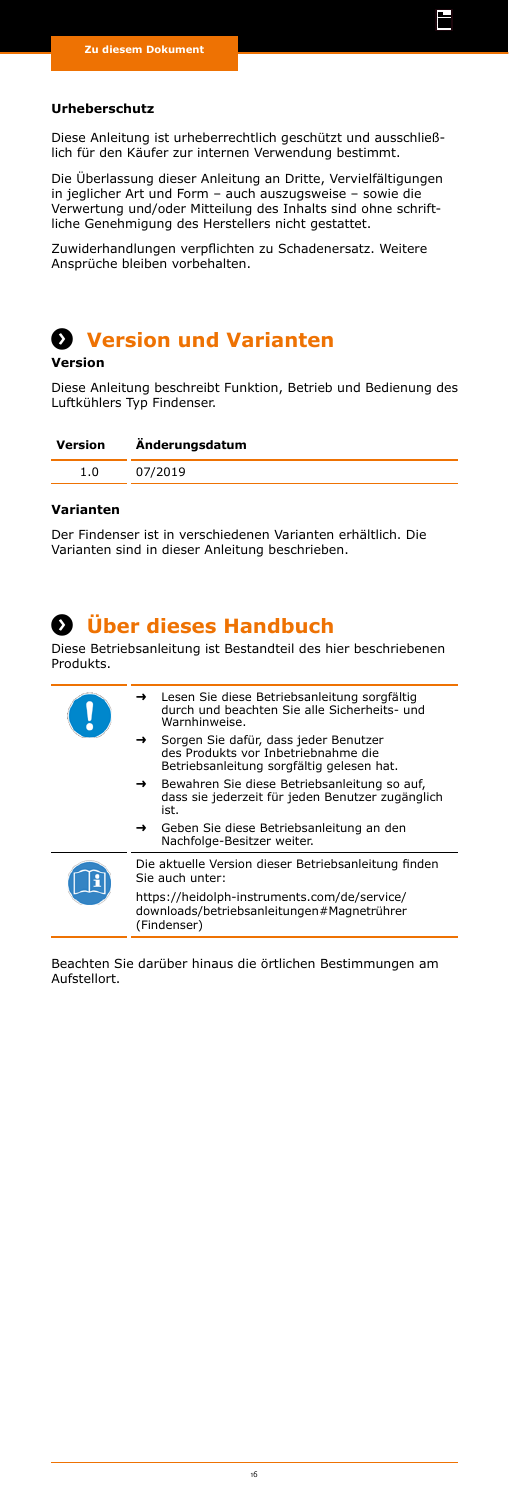

# <span id="page-16-0"></span>**Symbole und Signalwörter Symbole und Signalwörter**

In dieser Betriebsanleitung werden standardisierte Symbole und Signalwörter verwendet, um Sie vor Gefahren zu warnen oder Ihnen wichtige Hinweise zu geben. Beachten Sie diese Hinweise unbedingt, um Unfälle und Schäden zu vermeiden.

Die folgenden Begriffe und Grundsymbole werden verwendet:

| Symbol              | Zusätzliche Signalwörter / Erläuterung                                                                                                                                                            |  |
|---------------------|---------------------------------------------------------------------------------------------------------------------------------------------------------------------------------------------------|--|
| Warn-<br>zeichen    | Das gelbe Dreieck weist auf eine gefährliche Situation<br>hin. Es wird in Kombination mit den folgenden<br>Signalwörtern verwendet:                                                               |  |
|                     | <b>GEFAHR:</b><br>Weist auf eine unmittelbar gefährliche Situation<br>hin. Nichtbeachtung führt zu schweren<br>Verletzungen oder Tod.                                                             |  |
|                     | <b>WARNUNG:</b><br>Weist auf eine möglicherweise gefährliche<br>Situation hin. Bei Nichtbeachtung drohen schwere<br>Verletzungen oder Tod.                                                        |  |
|                     | <b>VORSICHT:</b><br>Weist auf eine möglicherweise gefährliche Situation<br>hin. Nichtbeachtung führt zu Sachschäden und kann<br>zu leichten bis mittelschweren Verletzungen führen.               |  |
| Verbots-<br>zeichen | Unbedingt vermeiden:<br>Der rote Kreis weist auf eine Situation hin, die unter<br>allen Umständen vermieden werden sollte. Bei<br>Nichtbeachtung drohen schwere Verletzungen oder<br>Sachschäden. |  |
| Gebots-<br>zeichen  | <b>Unbedingt beachten:</b><br>Der blaue Kreis weist auf eine wichtige Information<br>hin. Bitte beachten Sie diesen Hinweis, um<br>Sachschäden zu vermeiden.                                      |  |

### **Weitere verwendete Zeichen:**

| Symbol         | Erläuterung                               |
|----------------|-------------------------------------------|
|                | Bedienungsanweisung, Handeln erforderlich |
| √              | Ergebnis der Handlung                     |
| ٠<br>٠<br>٠    | Aufzählung von Informationen              |
| a.<br>b.<br>c. | Aufzählung von Varianten                  |

# **Sicherheitshinweise Allgemeine Sicherheitshinweise**

Das Produkt ist nach dem Stand der Technik und den anerkannten sicherheitstechnischen Regeln gebaut. Dennoch bestehen beim Installieren, Arbeiten und Instandhalten Gefahren.

➜ Betriebsanleitung bitte stets verfügbar halten.

### **Das Produkt darf nur unter folgenden Bedingungen benutzt werden:**

- ➜ Betreiben Sie das Produkt nur, wenn es in technisch einwandfreiem Zustand ist.
- ➜ Benutzen Sie das Produkt nur entsprechend den Vorschriften in dieser Betriebsanleitung.
- ➜ Wenn Informationen missverständlich sind oder Sie Informationen vermissen, fragen Sie Ihren Vorgesetzten oder wenden Sie sich an den Hersteller.
- ➜ Verwenden Sie das Produkt nur bestimmungsgemäß.

### **Bestimmungsgemäße Verwendung**

Das Produkt darf nur von autorisiertem Fachpersonal betrieben werden.

Das Produkt ist ausschließlich für die Verwendung in Kombination mit einem Magnetrührer vorgesehen!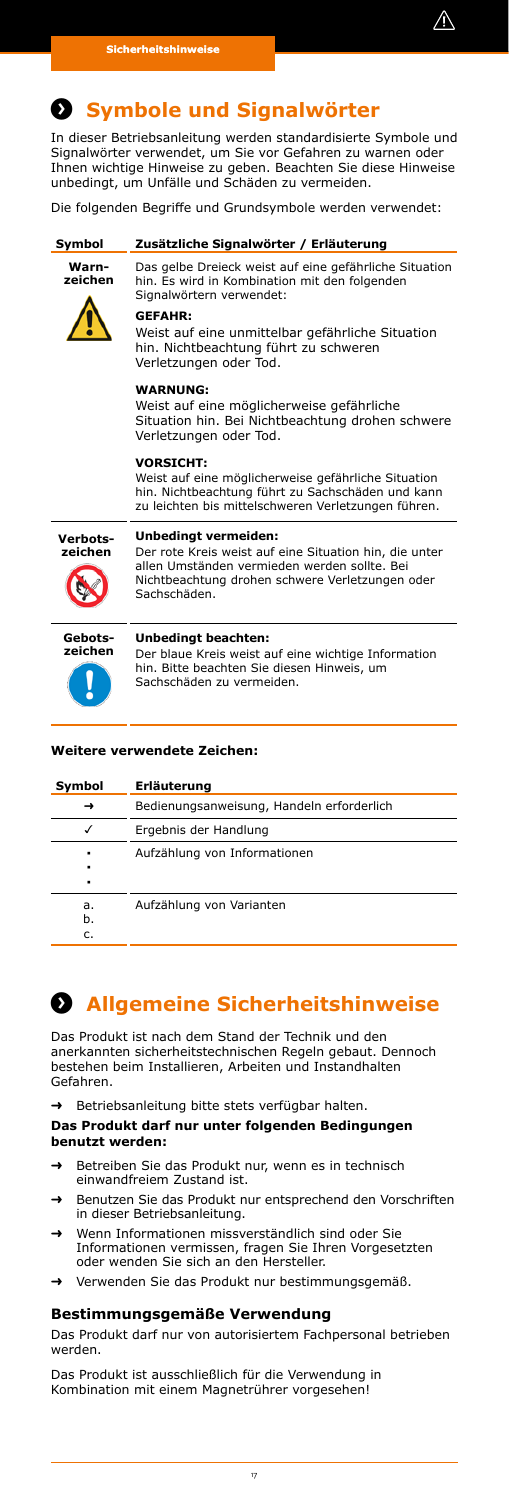

<span id="page-17-0"></span>

| Das Produkt ist für folgende<br>Verwendung geeignet:                                          | · Rückflusskühlung (Refluxieren)                                                                                   |  |
|-----------------------------------------------------------------------------------------------|--------------------------------------------------------------------------------------------------------------------|--|
| Das Produkt darf betrieben<br>werden in Forschungslabor,<br>Praktikum, und Produktion<br>von: | • Chemie<br>• Pharmazie<br>• Biologie<br>• Umwelt-Analytik<br>· Grundlagenforschung<br>· Ähnliche Forschungslabore |  |

### **Nicht zugelassene Verwendung/Vorhersehbare Fehlanwendung**

Eine andere als die bestimmungsgemäße Verwendung gilt als nicht bestimmungsgemäß. Für hieraus resultierende Schäden haftet der Hersteller nicht. Das Risiko trägt allein der Betreiber.

Beim Einsatz im Medizinal- und Lebensmittelbereich ist allein der Betreiber für die Einhaltung der entsprechend gültigen Vorschriften und Normen verantwortlich.

## **Pflichten des Betreibers Pflichten des Betreibers**

### **Aufstellort**

- **▪** Stellen Sie sicher, dass das Produkt und alle Komponenten jederzeit frei zugängig sind.
- Das Produkt darf nur innerhalb von geschlossenen Gebäuden in trockenen Räumen betrieben werden.
- **▪** Wird das Produkt in korrosiven Atmosphären verwendet, sinkt die Lebensdauer des Produkts abhängig von Konzentration, Dauer und Häufigkeit der korrosiven Umgebung z. B. konzentrierte Hydrochloridsäure (HCL).

### **Änderungen**

- **▪** Das Produkt darf nicht eigenmächtig umgebaut oder verändert werden.
- **▪** Der Hersteller haftet nicht für Schäden, Gefahren oder Verletzungen, die durch eigenmächtige Umbauten und Veränderungen oder durch Nichtbeachtung der Vorschriften in dieser Anleitung entstehen.

### **Sicherheit des Personals**

- ➜ Beachten Sie zur Vermeidung von Personen- und
- Sachschäden folgende Vorschriften:
- **▪** Labor-Richtlinie
- **▪** Unfallverhütungs-Vorschriften
- **▪** Gefahrstoff-Verordnung
- **▪** Sonstige allgemein anerkannte Regeln der
- Sicherheitstechnik und Arbeitsmedizin
- **▪** Örtliche Bestimmungen

## **8** Sicherheit während der **Benutzung**

- ➜ Beachten Sie die Anweisungen und Sicherheitshinweise im Abschnitt "Bedienung" dieser Betriebsanleitung.
- ➜ Beheben Sie Defekte sofort.
- ➜ Verwenden Sie keine scheuernden Mittel zur Reinigung; nur mit angefeuchteten Tüchern abwischen.

## **Entsorgung Entsorgung**



- ➜ Prüfen Sie das Produkt auf Gefahrenstoffe und Lösemittel.
- → Reinigen Sie alle Komponenten, bevor sie<br>entsorgt werden.
- ➜ Entsorgen Sie das Produkt entsprechend der nationalen gesetzlichen Richtlinien.
	- ➜ Entsorgen Sie das Verpackungsmaterial entsprechend der nationalen gesetzlichen Richtlinien.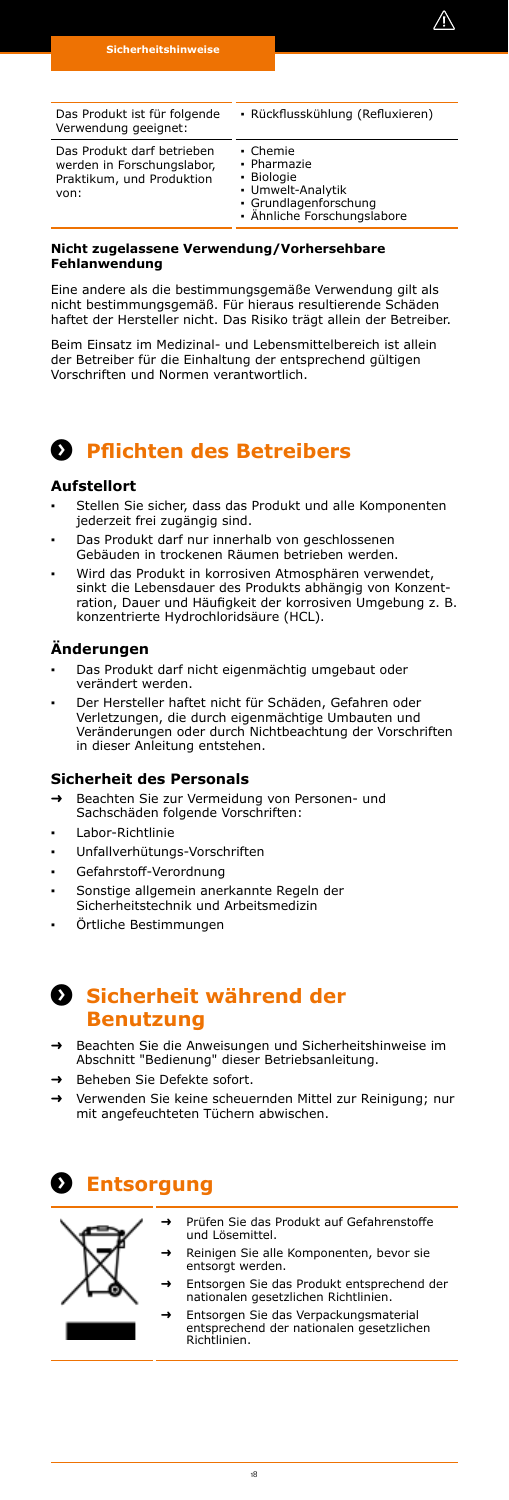

# <span id="page-18-0"></span>*<u>D* Übersicht</u>

#### **Findenser & Findenser Mini**



### **Einsatzbereich**

Der Findenser kann anstelle von Rückflusskühlern in Laboratorien eingesetzt werden. Die Eignung ist im Einzellfall vom Betreiber zu prüfen.

## **Varianten Varianten**

Der Findenser ist in zwei Größen erhältlich:

### **▪ Findenser**

**▪** Geeignet für Kolben mit einem Fassungsvermögen bis zu 2 l, maximales Lösemittel-Volumen 1 l.

### **▪ Findenser Mini**

**▪** Geeignet für Kolben mit einem Fassungsvermögen bis zu 250 ml, maximales Lösemittel-Volumen 125 ml.

### **Besondere Merkmale**

- **▪ patentiertes Design**
	- **▪** dichtschließender Aufbau
	- **▪** optimierte Oberflächen innen und außen
	- **▪** gekapselte Thermofluid-Kammer für bestmögliche Wärmeleitfähigkeit

### **▪ Gehäusemantel mit Aluminiumkühlrippen**

- **▪** höchste Wärmeleitfähigkeit
- **▪** hochwirksame Luftkühlung
- **▪** chemiebeständige anodisierte Oberfläche
- **▪** mechanischer Schutz gegen Beschädigung der Kühlrippen und Schutz gegen Wegrollen

### **▪ problemlose Befestigung**

- **▪** Befestigung mit herkömmlichen Laborklemmen möglich
	- **▪ erhältlich mit verschiedenen Normschliffhülsen**
		- geeignet für alle Normschliffe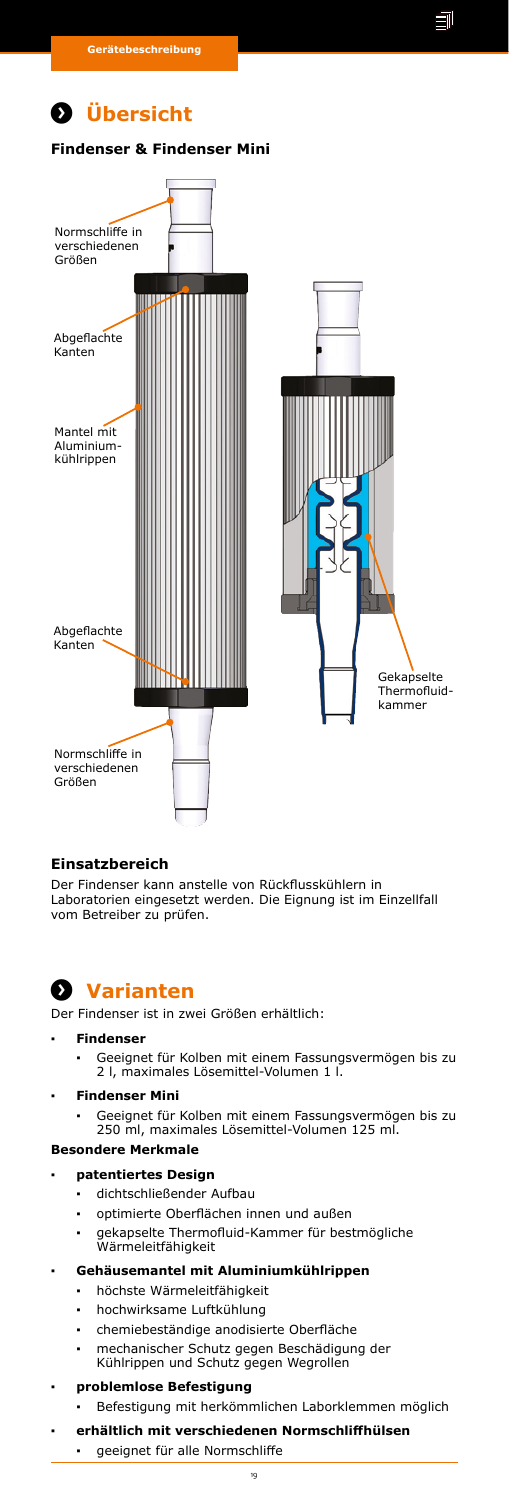### <span id="page-19-0"></span>**▪ erhältlich mit verschiedenen Kegelschliffkernen**

- **▪** Findenser lieferbar mit Normschliff NS19, NS24, NS29
- **▪** Findenser Mini lieferbar mit Normschliff NS14, NS19, NS24
- **▪** geeignet für alle Normschliffhülsen



Sofern nicht gegenteilig ausgewiesen beziehen sich sämtliche Informationen in dieser Betriebsanleitung auf beide Varianten.

Beachten Sie auch stets sämtliche Anweisungen, Bedien- und Sicherheitshinweise aus der Betriebsanleitung des Magnetrührers!

## **Inbetriebnahme Inbetriebnahme**

Beachten Sie bei der Inbetriebnahme des Findensers die Anweisungen und Hinweise in diesem Abschnitt.



Kennzeichnen Sie Oberflächen, die sich im laufenden Betrieb auf über 50 °C erwärmen, mit den gesetzlich vorgeschriebenen Warnhinweisen!



Der Findenser ist mit verschiedenen Reaktionsgefäßen kompatibel (Rund-, Erlenmeyerund Birnenkolben).

- ➜ Positionieren Sie den Magnetrührer auf einer ebenen Fläche und in einem Laborabzug. Achten Sie auf einen ausreichend großen Arbeitsbereich rund um den Aufbau und stellen Sie sicher, dass um den Findenser ausreichend Luft zirkulieren kann.
- Positionieren Sie ggf. einen passenden Heat-On Aufsatz auf der Heizplatte.
- Setzen Sie das Reaktionsgefäß in den Heat-On Aufsatz oder stellen Sie es auf die Heizplatte.
- ➜ Fixieren Sie das Reaktionsgefäß an einem Laborstativ oder an einem stabilen Rahmen.
- ➜ Befüllen Sie das Reaktionsgefäß und setzten Sie den Magnetrührstab ein.
- ➜ Platzieren Sie den Findenser auf dem Reaktionsgefäß. Achten Sie hierbei insbesondere darauf, dass alle Kontaktflächen frei von Rückständen und Fremdkörpern sind!
- ➜ Fixieren Sie den Findenser mithilfe einer passenden Klammer und einer Kreuzklemme am Laborstativ oder am Rahmen des Aufbaus.





#### **Vorsicht: möglicher Flüssigkeitsaustritt!**

Wenn der Findenser nicht dichtschließend auf dem Reaktionsgefäß sitzt, besteht die Gefahr eines Flüssigkeitsaustritts während des späteren **Prozesses** 

Reinigen Sie alle Kontaktflächen vor dem Aufsetzen des Findensers gründlich und achten Sie darauf, dass keine Fremdkörper zwischen Kern und Hülse gelangen.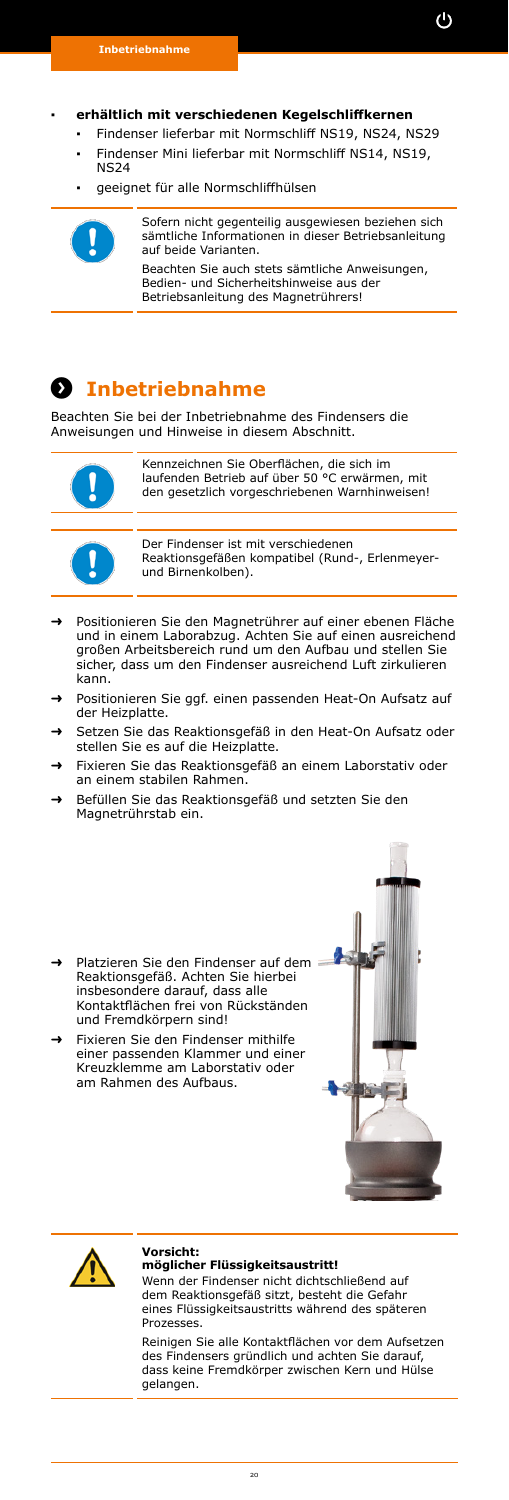<span id="page-20-0"></span>

#### **Vorsicht: Bruchgefahr!**

Wenn der Findenser verkantet aufgesetzt und fixiert wird, besteht die Gefahr, den Glaskörper und/oder das Reaktionsgefäß zu beschädigen.

Stellen Sie sicher, dass der Kern des Findensers aufrecht und spannungsfrei in der Hülse am Reaktionsgefäß sitzt und dass beide Komponenten ordnungsgemäß fixiert sind.



Verwenden Sie nach Möglichkeit Kolbenklemmen für Durchmesser bis 85 mm. Bei Verwendung anderer Klemmen ist zu beachten, dass die Klemmbacken mit Kork- oder Kunststoffeinlagen versehen sind, um Beschädigungen an den den Kühlrippen zu vermeiden.

Setzen Sie die Klammer im oberen Bereich des Aluminium-Mantels an, um eine bestmögliche Stabilität des Aufbaus zu gewährleisten.



### **Vorsicht:**

**mögliche Deformation der Kühlrippen!** Beim Schließen der Halteklemme am Findenser besteht die Gefahr, den Aluminium-Mantel durch zu

hohe Krafteinwirkung zu beschädigen. Verwenden Sie zum Schließen der Halteklemme des

Findensers keine Werkzeuge.

- ➜ Überprüfen Sie den gesamten Aufbau auf senkrechten Stand, Stabilität, festen Sitz und Dichtigkeit.
- ➜ Montieren Sie ggf. weiteres Zubehör (z.B. Tropftrichter an einem Mehrhalskolben).
- Falls die Reaktion unter Inertgas erfolgt, muss das Gas über die Normschliffhülse des Findensers in das Reaktionsgeäß eingebracht werden. Verwenden Sie hierzu einen passenden Adapter und einen Blasenzähler.

## **Bedienung Bedienung**

Beachten Sie während des Betriebs die Anweisungen und Hinweise in diesem Abschnitt.



- ➜ Achten Sie nach dem Einschalten des Magnetrührers regel-mäßig darauf, dass sich die Probe nicht überhitzt und die Temperaturgrenzwerte für den Findenser nicht überschritten werden (siehe technische Daten).
- Senken Sie die Heiztemperatur der Heizplatte, falls die Probe stark aufkocht oder starker Rückfluss zu beobachten ict!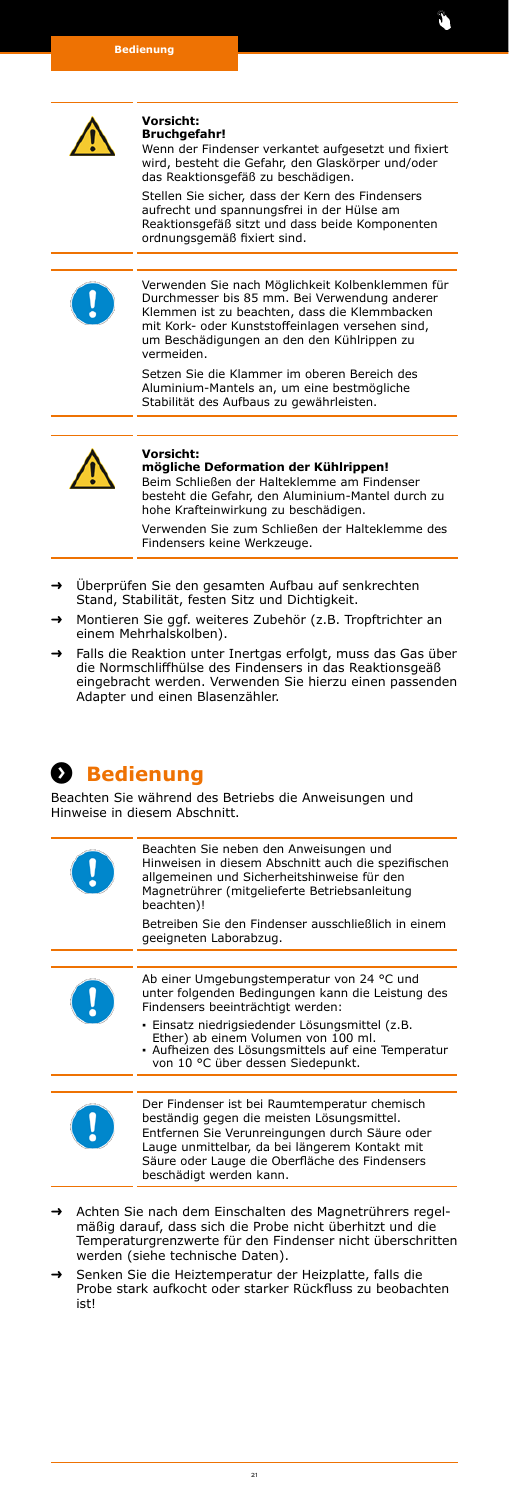<span id="page-21-0"></span>

#### **Vorsicht: Schäden am Produkt!**

Beim Einsatz von Lösungsmitteln mit einem Siedepunkt von über 155 °C können Schäden am Findenser entstehen.

\$,

Verwenden Sie den Findenser ausschließlich zur Kühlung in Aufbauten, in denen organische Lösungsmittel mit einem Siedepunkt von maximal 155 °C zum Einsatz kommen.

- ➜ Beachten Sie zur Optimierung der Heizleistung die Hinweise und Anweisungen aus der Betriebsanleitung des Magnetrühres.
- ➜ Bei Aufbauten mit gewolltem Rückfluss muss an der Heizplatte eine Temperatur eingestellt werden, die über der Siedetemperatur des Lösungsmittels liegt. Um einen möglichst gleichmäßigen Rückfluss zu erreichen, sollte die Heiztemperatur in diesem Fall so niedrig wie möglich eingestellt werden (5 – 10 °C über der Siedetemperatur des Lösungsmittels). Bei zu hohen Temperaturen besteht Überhitzungsgefahr. In der Folge kann es zu starkem Rückfluss und erhöhtem Lösungsmittelverlust kommen.



### **Warnung:**

**Überlastung des Findensers!**

Durch Überlastung mit Dampf kann Lösungsmittel aus dem Findenser austreten.

- Beachten Sie die folgenden Grenzwerte:
- **▪** der **Findenser** darf nur in Verbindung mit Kolben von maximal 2 l und mit einem Lösungsmittelvo-lumen von höchstens 1 l eingesetzt werden
- **▪** der **Findenser Mini** darf nur in Verbindung mit Kolben von maximal 250 ml und mit einem Lösungsmittelvolumen von höchstens 125 ml eingesetzt werden

➜ Schalten Sie nach Abschluss der Reaktion die Heizplatte aus und lassen Sie den gesamten Aufbau auf Umgebungstemperatur abkühlen.



### **Warnung Verbrennungsgefahr!**

Heiße Oberflächen können zu Verbrennungen führen.

Der Findenser erhitzt sich im Betrieb. Vermeiden Sie während des Betriebs jeden direkten Kontakt und lassen Sie den Findenser vor dem Abbau in ausreichendem Maße abkühlen.

# *Reinigung*

Befolgen Sie zum Reinigen des Findensers die folgenden Anweisungen und Hinweise:

- ➜ Lassen Sie den Findenser vor der Reinigung ausreichend abkühlen und demontieren Sie ihn wie im Abschnitt Demontage, Lagerung und Entsorgung beschrieben vom Magnetrührer.
- ➜ Spülen Sie den inneren Glaskörper mit einer geeigneten Reinigungslösung (z.B. Aceton) gründlich durch. Nutzen Sie hierzu idealerweise eine Spritzflasche.
- ➜ Reinigen Sie die äußeren Glasfächen mit einer geeigneten Reinigungslösung.



#### **Warnung: Verletzungsgefahr!**

Beim Einsatz von Reinigungslösungen kann es zu Haut- und/oder Augenreizungen kommen.

Benutzen Sie die erforderliche persönliche Schutzausrüstung und beachten Sie insbesondere die Arbeits- und Sicherheitsanweisungen des Herstellers der eingesetzten Reinigungslösung.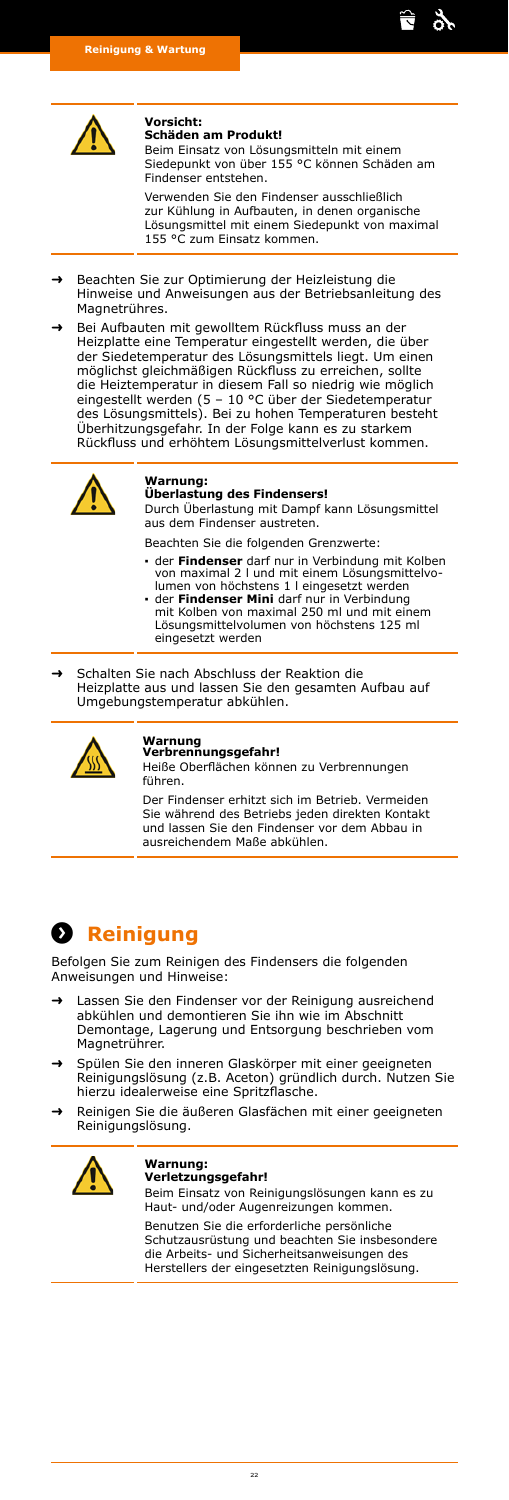<span id="page-22-0"></span>

**Vorsicht: Gefahr von Umweltschäden!**

Durch unachtsamen Umgang mit Reinigungslösungen können Umweltschäden entstehen.

Gehen Sie beim Reinigen des Findensers stets<br>mit der gebotenen Sorgfalt vor. Lassen Sie die mit der gebotenen Sorgfalt vor. Lassen Reinigungslösung in ein geeignetes Gefäß ablaufen. Nehmen Sie verschüttete Reinigungslösung mit geeigneten Mitteln sofort auf und reinigen Sie kontaminierte Oberflächen.

ਵਿ ş,

- ➜ Reinigen Sie den Mantel des Findensers mit warmer Seifenlauge, benutzen Sie zum Reinigen der Kühlrippen eine weiche Bürste.
- Spülen Sie den Findenser innen und außen mit warmem, klarem Wasser nach.
- ➜ Lassen Sie den Findenser lufttrocknen.
- ➜ Der Findenser kann in einem Trocknungsofen bei einer Temperatur von bis zu 60 °C getrocknet werden.



#### **Vorsicht: Möglicher Ausfall!**

Beim Trocknen des Findensers in einem Vakuumofen oder bei einer Temperatur von über 60 °C besteht die Gefahr, innenliegende Bauteile zu beschädigen. Trocknen Sie den Findenser keinesfalls in einem

Vakuumofen!

**▪** Der Findenser kann bei Bedarf in einem Geschirrspüler bei maximal 50 °C Spültemperatur gereinigt werden.



### **Vorsicht:**

**Möglicher Ausfall!** Beim Reinigen des Findensers in einem Geschirrspüler mit zu hoher Spültemperatur besteht die Gefahr, innenliegende Bauteile zu beschädigen.

$$
\begin{array}{c}\n\bullet \\
\bullet\n\end{array}
$$

Durch wiederholtes Reinigen des Findensers in einem Geschirrspüler bei zulässiger Spültemperatur kann die metallische Oberfläche ausbleichen. Dieser Effekt hat keinen Einfluss auf die Kühleigenschaften!



#### **Vorsicht: Möglicher Ausfall!**

Beim Reinigen des Findensers in einem Autoklaven besteht die Gefahr, innenliegende Bauteile zu beschädigen. Reinigen Sie den Findenser keinesafalls in einem **Autoklav!** 

**Wartung Wartung**

Der Findenser ist wartungsfrei.

### **Fehlerbehandlung Fehlerbehandlung**

Wenden Sie sich im Problemfall an Ihren Heidolph Händler oder eine Vertretung von Heidolph Instruments.

# **Montage Montage**

Die Vorgehensweise zur Montage des Findensers ist detailliert im Abschnitt Inbetriebnahme beschrieben.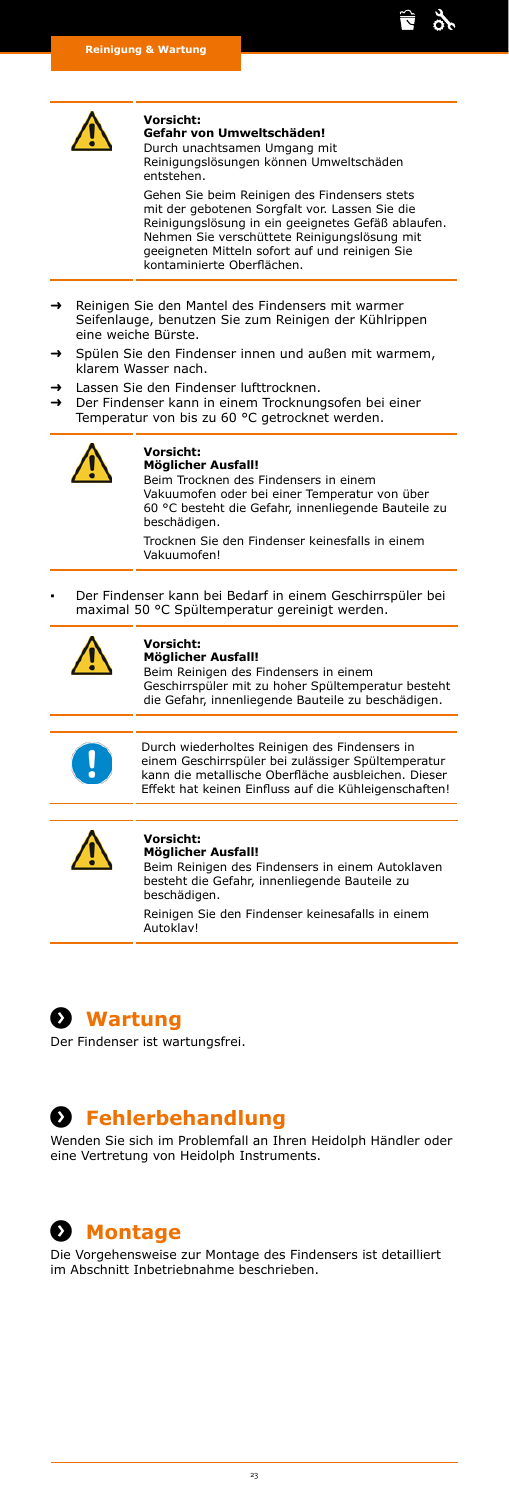# <span id="page-23-0"></span>**D** Abbau, Transport und Lagerung

### **Demontage**



#### **Warnung Verbrennungsgefahr!**

Heiße Oberflächen und/oder Medien können zu Verbrennungen führen.

Ŧ

Lassen Sie vor der Demontage des Findensers alle Bestandteile des Aufbaus auf Raumtemperatur abkühlen.

- Der Magnetrührer ist ausgeschaltet.
- ➜ Lösen Sie die Halteklammer am Findenser.
- Ziehen Sie den Findenser vorsichtig und sekrecht nach oben. Führen Sie hierbei leichte Drehbewegungen in beide Richtungen aus, um den Findenser leichter vom Magnetrührer zu lösen. Nicht verkanten!
- ➜ Legen Sie den Findenser sicher auf einer ebenen Fläche oder in der Originalverpackung ab.

### **Transport und Lagerung**

- Lagern und transportieren Sie den Findenser in der Originalverpackung oder in einem anderen geeigneten Behälter, um Schäden zu verhindern.
- ➜ Verschließen Sie die Verpackung sorgfältig gegen unbefugtes oder versehentliches Öffnen.
- ➜ Bewahren Sie den Findenser an einem trockenen und frostfreien Ort auf.



Unsachgemäße Handhabung bei Lagerung und Transport kann zu Schäden am Findenser führen.

# **Lieferumfang Lieferumfang**

**Findenser für Magnetrührer**

| Komponente                                       | Produktnummer   |
|--------------------------------------------------|-----------------|
| Findenser NS24 Kern, NS24 Hülse - 400 mm         | 505-81700-00-0  |
| Findenser NS29 Kern, NS24 Hülse - 400 mm         | 505-81710-00-0  |
| Findenser NS19 Kern, NS19 Hülse - 400 mm         | 505-81720-00-0  |
| Findenser Mini NS24 Kern, NS24 Hülse -<br>275 mm | 505-81800-00-0  |
| Findenser Mini NS19 Kern, NS19 Hülse -<br>275 mm | 505-81810-00-0  |
| Findenser Mini NS14 Kern, NS14 Hülse -<br>275 mm | 505-81820-00-0  |
| Betriebsanleitung deutsch / englisch             | 01-005-006-04-0 |



| Komponente                                                                                    | Produktnummer   |
|-----------------------------------------------------------------------------------------------|-----------------|
| Findenser Befestigungs-Set<br>$(2 \times$ Kolbenklemme, $2 \times$ Kreuzklemme,<br>Haltestab) | 11-300-008-23-0 |

Weiteres Zubehör finden Sie in unserem Gesamtkatalog oder unter: www.heidolph-instruments.com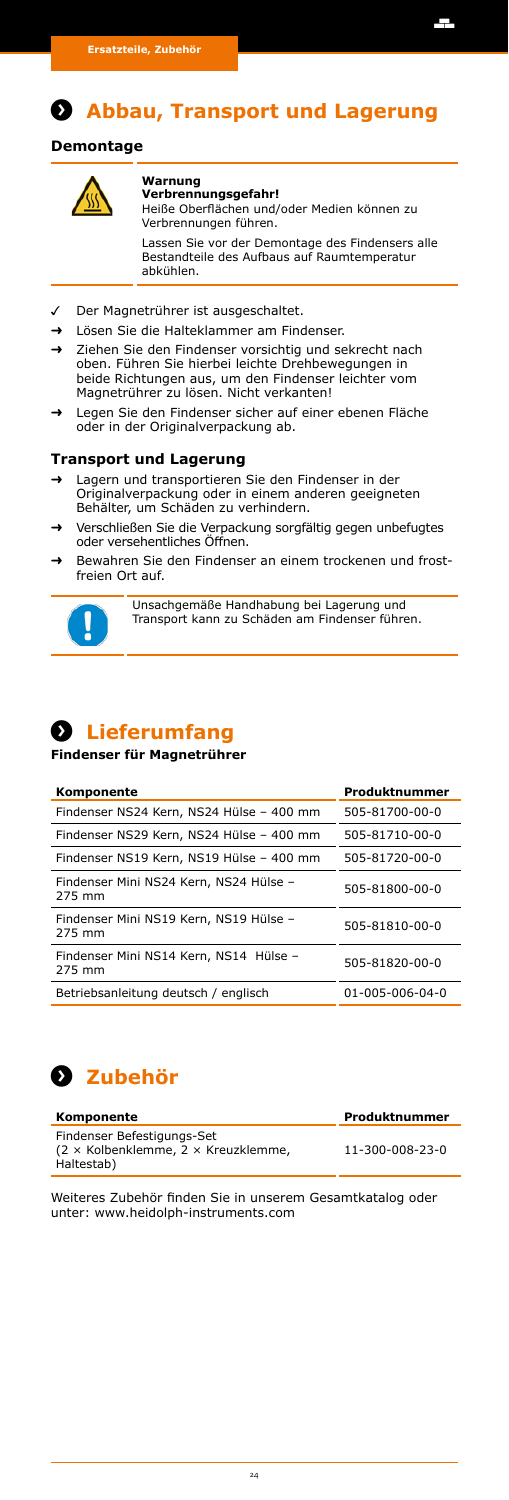# <span id="page-24-0"></span>**Anhang Technische Daten**

### **Technische Daten Findenser**

| Abmessungen $1 \times \emptyset$                  | 400 mm $\times$ 72 mm  |
|---------------------------------------------------|------------------------|
| Konusgrößen                                       | NS19, NS24, NS29       |
| Gewicht                                           | 1.200q                 |
| Innenliegende und<br>medienberührende Komponenten | Borosilikat-Glas       |
| Kühlrippen                                        | anodisiertes Aluminium |
| Stopfen, Dichtung                                 | Acetal, HT-Silikon     |
| Thermofluid                                       | Wasser                 |
| Maximale Löungsmitteltemperatur                   | 155 °C                 |
| Ofentrocknung                                     | bis $60 °C$            |
| Reinigung im Geschirrspüler                       | bis $50 °C$            |
| Reinigung im Autoklaver                           | nicht zulässig!        |
| Umgebungstemperaturbereich                        | <u>በ °C – 24 °C</u>    |

### **Technische Daten Findenser Mini**

| Abmessungen $1 \times \emptyset$                  | 275 mm $\times$ 72 mm  |
|---------------------------------------------------|------------------------|
| Konusgrößen                                       | NS14, NS19, NS24       |
| Gewicht                                           | 670 g                  |
| Innenliegende und<br>medienberührende Komponenten | Borosilikat-Glas       |
| Kühlrippen                                        | anodisiertes Aluminium |
| Stopfen, Dichtung                                 | Acetal, HT-Silikon     |
| Thermofluid                                       | Wasser                 |
| Maximale Löungsmitteltemperatur                   | 155 °C                 |
| Ofentrocknung                                     | bis $60 °C$            |
| Reinigung im Geschirrspüler                       | bis $50 °C$            |
| Reinigung im Autoklaver                           | nicht zulässig!        |
| Umgebungstemperaturbereich                        | $0 °C - 24 °C$         |

# **Service Kontakt / Technischer Service**

Haben Sie nach dem Lesen der Betriebsanleitung noch Fragen zu Installation, Betrieb oder Wartung, wenden Sie sich bitte an die im Folgenden genannte Adresse.

### **Unsere Kontaktdaten Deutschland, Österreich, Schweiz**



Bitte senden Sie das Produkt ausschließlich nach vorheriger Rücksprache an diese Anschrift:

**Heidolph Instruments GmbH & Co. KG**

Technischer Service Walpersdorfer Str. 12 D-91126 Schwabach/Deutschland Tel.: +49 – 9122 - 9920-74 Fax: +49 – 9122 - 9920-84 E-Mail: service@heidolph.de

**Lokale Händler** Sie finden die Kontaktdaten Ihres lokalen Heidolph Händlers unter www.heidolph.com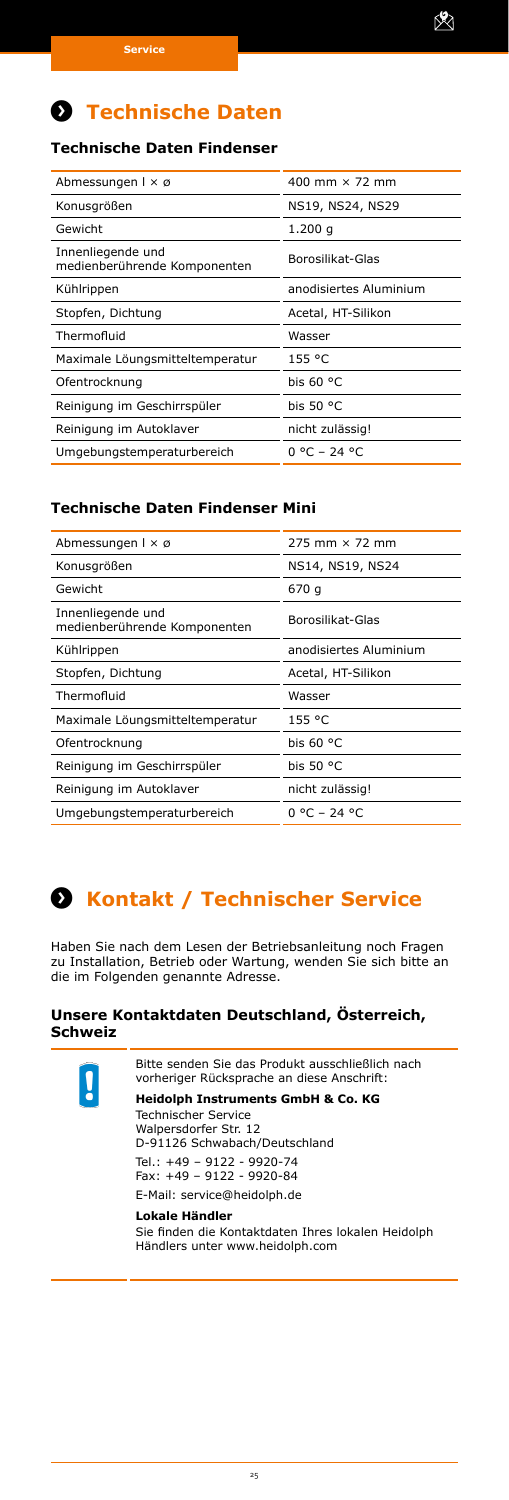<span id="page-25-0"></span>



Heidolph Instruments gewährt Ihnen auf die hier beschriebenen Produkte (ausgenommen Glas- und Verschleißteile) eine Garantie von drei Jahren, wenn Sie sich mit beiliegender Garantiekarte oder per Internet registrieren (www.heidolph.com). Die Garantie beginnt mit dem Kaufdatum. Ohne Registrierung hat die Seriennummer des Produkts Gültigkeit. Diese Garantie umfasst Material- und Herstellungsfehler.

X

Im Falle von Material- oder Herstellungsfehlern wird Ihnen im Rahmen der Garantie das Produkt kostenfrei ersetzt.

Für Schäden durch unsachgemäße Behandlung sowie Transportschäden übernimmt Heidolph Instruments keine Garantie.

➜ Bitte informieren Sie Heidolph Instruments, wenn Sie die Garantie in Anspruch nehmen möchten.